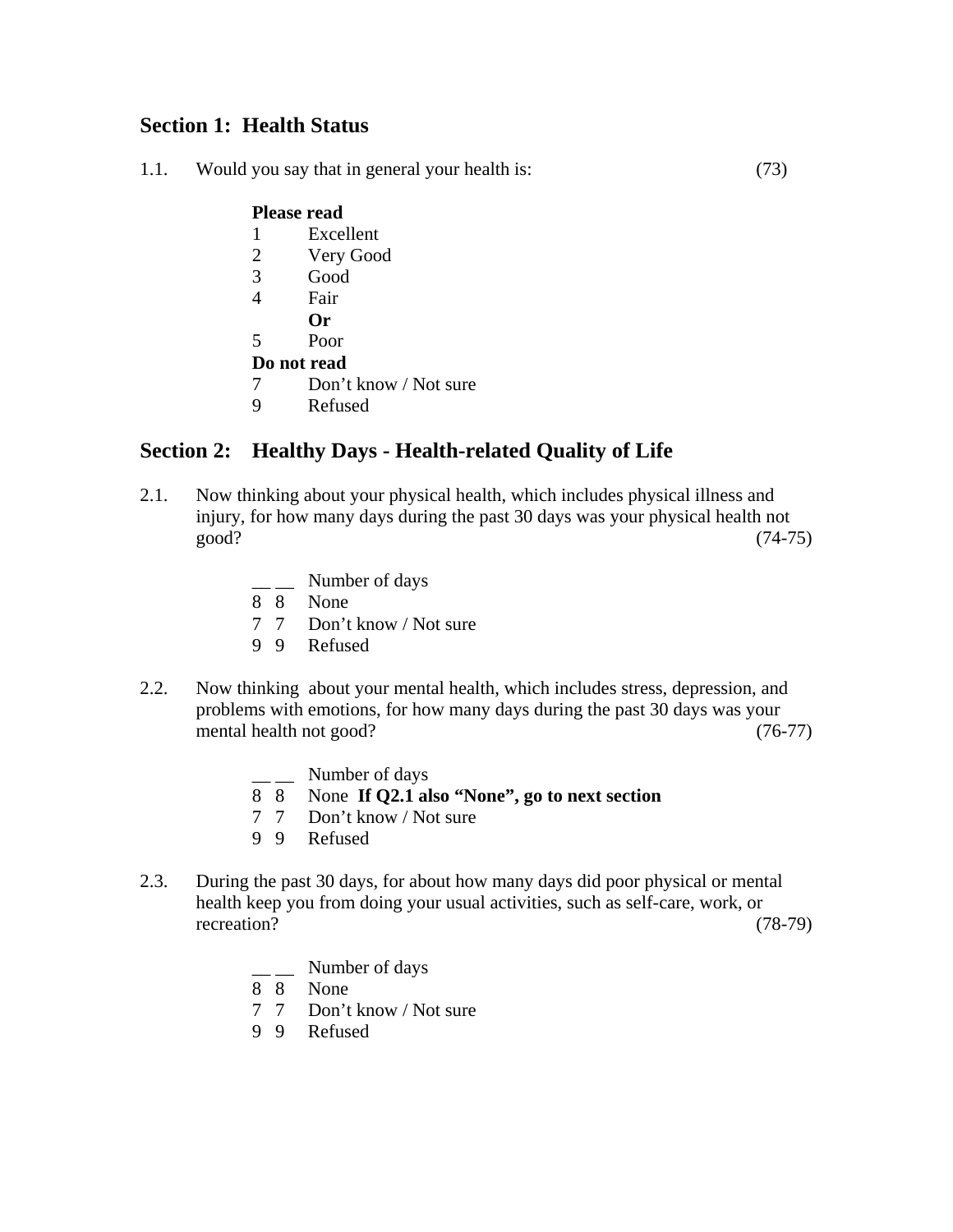### **Section 3: Health Care Access**

- 3.1. Do you have any kind of health care coverage, including health insurance, prepaid plans such as HMOs, or government plans such as Medicare? (80)
	- 1 Yes
	- 2 No
	- 7 Don't know / Not sure
	- 9 Refused

3.2. Do you have one person you think of as your personal doctor or health care provider?

**(If "No," ask: "Is there more than one or is there no person who you think of?"** (81)

|  | Yes, only one         | If "no," ask "is there |
|--|-----------------------|------------------------|
|  | More than one         | more than one or is    |
|  | Nο                    | there no person who    |
|  | Don't know / Not sure | you think of?"         |
|  | Refused               |                        |

- 3.3. Was there a time in the past 12 months when you needed to see a doctor but could not because of cost? (82)
	- 1 Yes
	- 2 No
	- 7 Don't know/Not sure
	- 9 Refused

## **Section 4: Exercise**

- 4.1. During the past month, other than your regular job, did you participate in any physical activities or exercises such as running, calisthenics, golf, gardening, or walking for exercise? (83)
	- 1 Yes
	- 2 No
	- 7 Don't know / Not sure
	- 9 Refused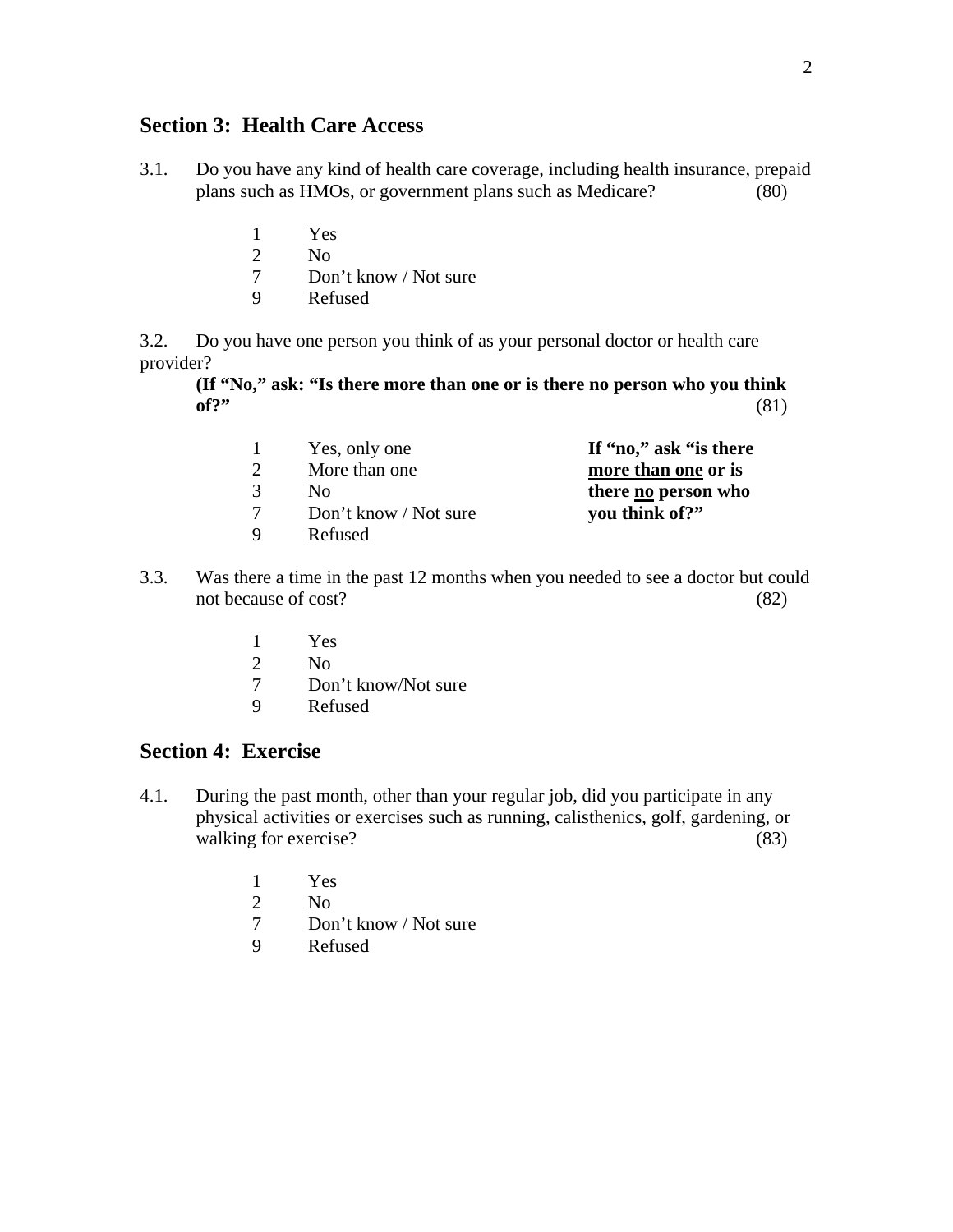### **Section 5: Environmental Factors**

- The next two questions are about things in the air you breathe that may make you ill, not about an illness you can catch from other people, such as a cold.
- 5.1. Things like dust, mold, smoke, and chemicals inside the home or office can cause poor indoor air quality. In the past 12 months have you had an illness or symptom that you think was caused by something in the air inside a home, office, or other building? (84)

#### **Read if necessary:**

 If you are experiencing an illness or symptom within the past 12 months that was caused by something in the air you encountered over 12 months ago, the answer is "Yes".

- 1 Yes
- 2 No
- 7 Don't know
- 9 Refused
- 5.2. Things like smog, automobile exhaust, and chemicals can cause outdoor air pollution. In the past 12 months have you had an illness or symptom that you think was caused by pollution in the air outdoors? (85)

### **Read if necessary:**

 This question does not refer to natural agents like pollen or dust in outdoor air. If respondent is experiencing an illness or symptom within the past 12 months that was caused by something in the air they encountered over 12 months ago, the answer is "Yes".

- 1 Yes
- 2 No
- 7 Don't know
- 9 Refused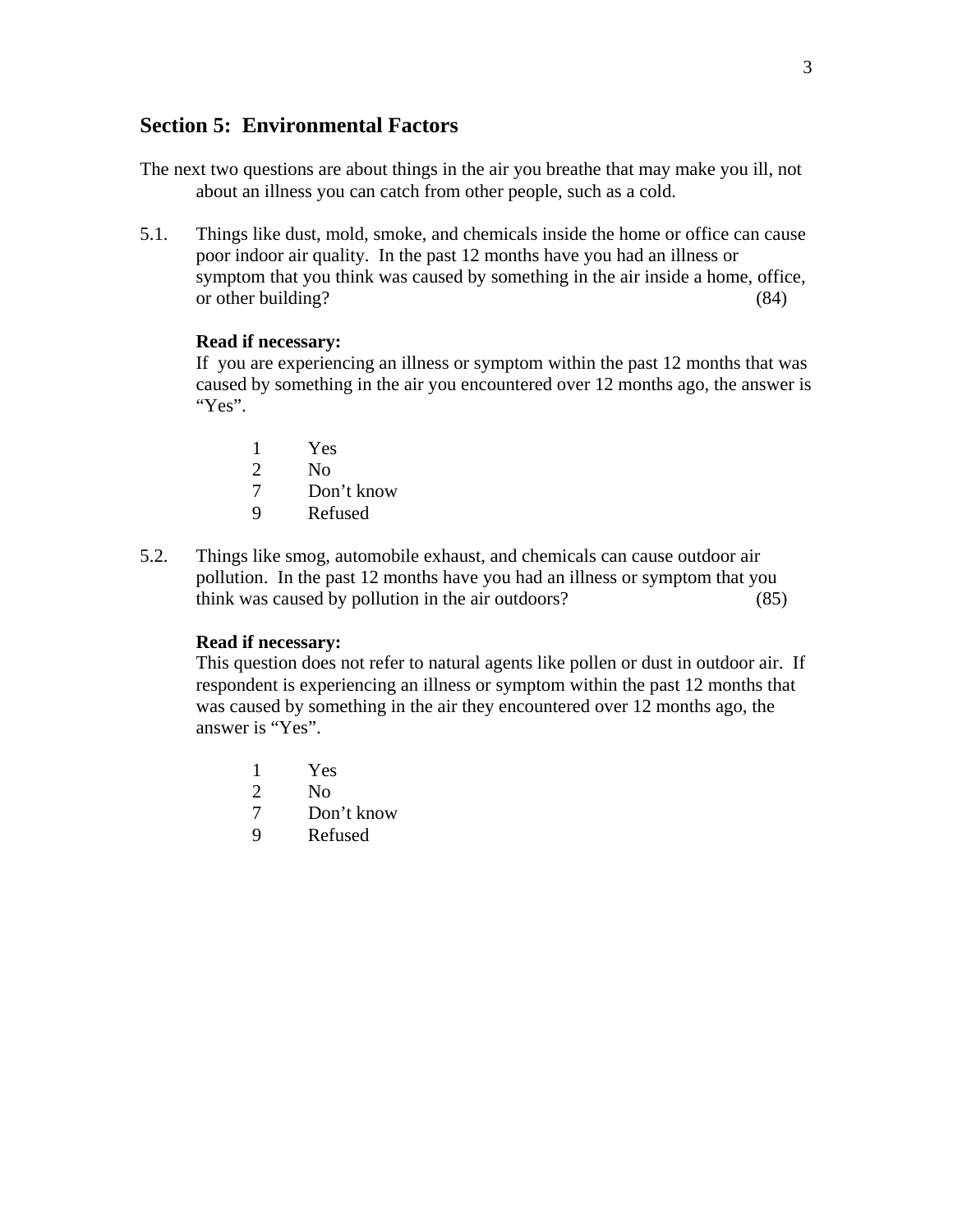## **Section 6: Excess Sun Exposure**

The next question is about sunburns including anytime that even a small part of your skin was red for more than 12 hours.

6.1 Have you had a sunburn within the past 12 months? (86)

- 1 Yes
- 2 No **[Go to next section]**
- 7 Don't know / Not Sure **[Go to next section]**
- 9 Refused **[Go to next section]**

6.2 Including times when even a small part of your skin was red for more than 12 hours, how many sunburns have you had within the past 12 months? (87)

- 1 One
- 2 Two
- 3 Three
- 4 Four
- 5 Five
- 6 Six or more
- 7 Don't know / Not sure
- 9 Refused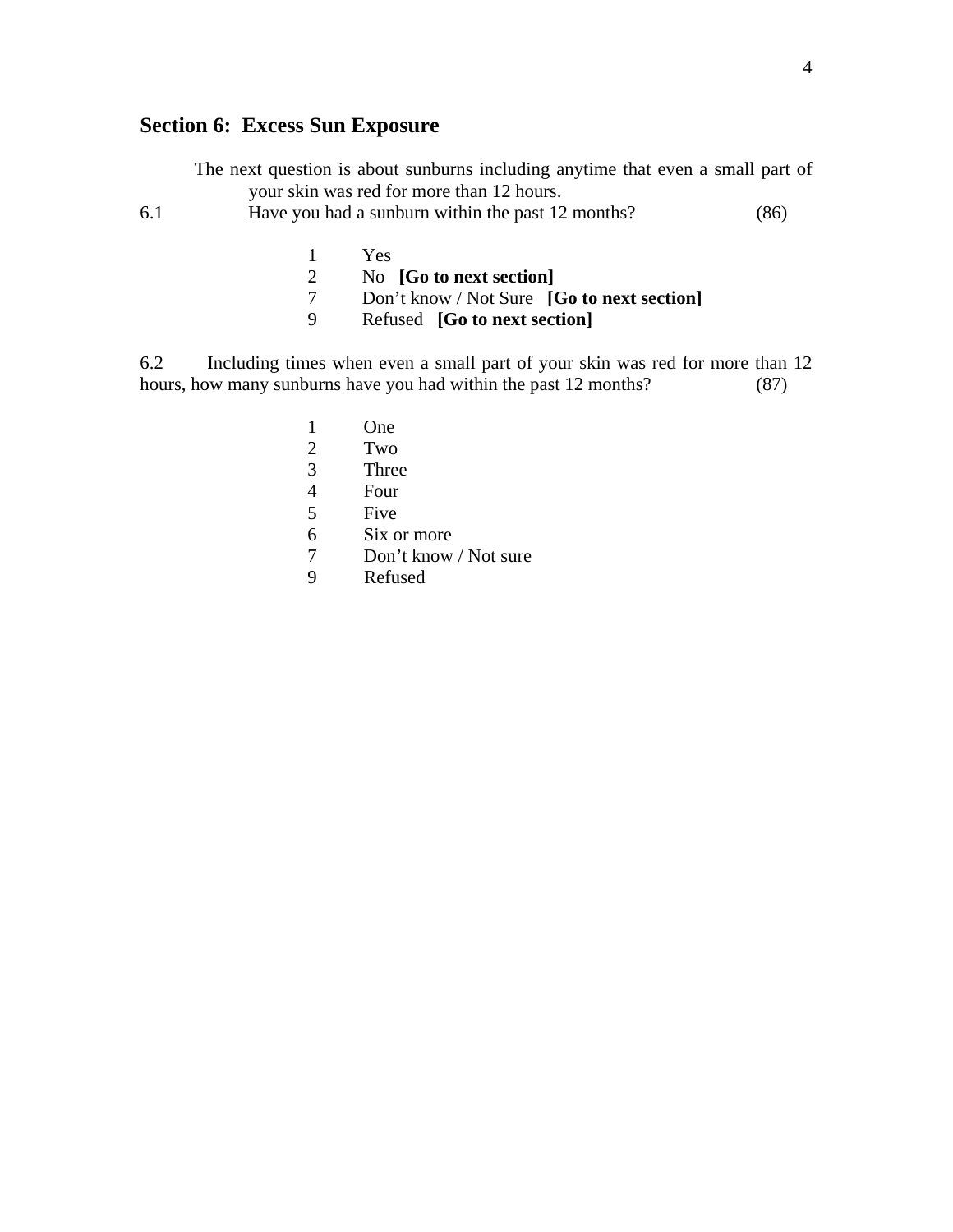# **Section 7: Tobacco Use**

| 7.1. | Have you smoked at least 100 cigarettes in your entire life?<br>(88) |                |                                                                           |      |
|------|----------------------------------------------------------------------|----------------|---------------------------------------------------------------------------|------|
|      | 5 packs                                                              | $\mathbf{1}$   | Yes                                                                       |      |
|      | $= 100$                                                              | $\overline{2}$ | No Go to next section                                                     |      |
|      | cigarettes                                                           | $\tau$         | Don't know / Not sure Go to next section                                  |      |
|      |                                                                      | 9              | Refused Go to next section                                                |      |
| 7.2. |                                                                      |                | Do you now smoke cigarettes every day, some days, or not at all?          | (89) |
|      | 1                                                                    |                | Every day                                                                 |      |
|      | $\overline{2}$                                                       |                | Some days                                                                 |      |
|      | 3                                                                    |                | Not at all <b>Go to next section</b>                                      |      |
|      | 9                                                                    |                | Refused Go to next section                                                |      |
| 7.3. |                                                                      |                | During the past 12 months, have you stopped smoking for one day or longer |      |
|      |                                                                      |                | because you were trying to quit smoking?                                  | (90) |
|      | 1                                                                    | Yes            |                                                                           |      |

- 2 No<br>7 Dor
- 7 Don't know/Not sure<br>9 Refused
- Refused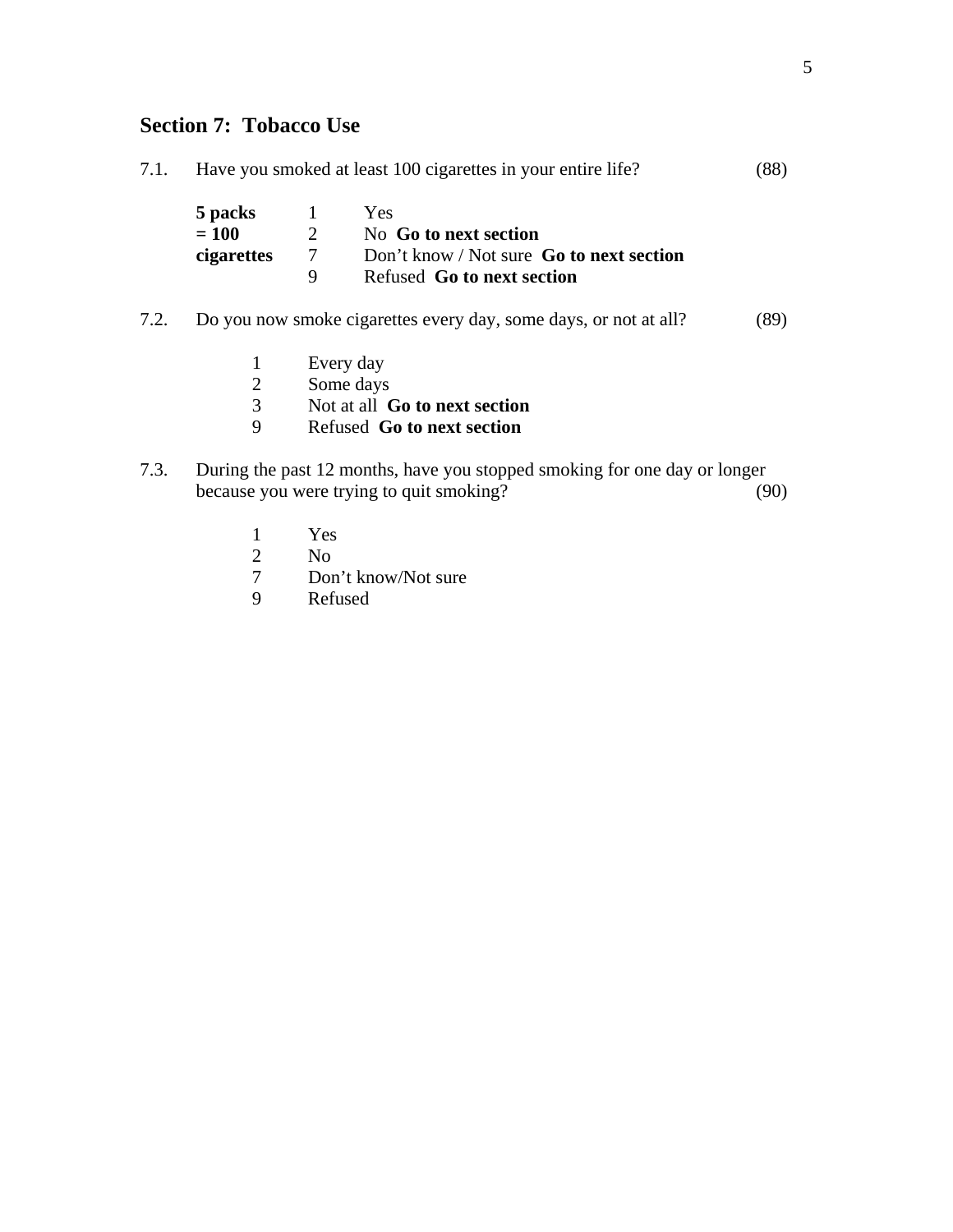### **Section 8: Alcohol Consumption**

- 8.1. A drink of alcohol is 1 can or bottle of beer, 1 glass of wine, 1 can or bottle of wine cooler, 1 cocktail, or 1 shot of liquor. During the past 30 days, how many days per week or per month did you have at least one drink of any alcoholic beverage? (91-93)
	- 1<sup>\_</sup> \_ Days per week
	- $2\_\_$   $\_\_$  Days in past 30
	- 8 8 8 No drinks in past 30 days **Go to next section**
	- 7 7 7 Don't know / Not sure
	- 9 9 9 Refused **Go to next section**
- 8.2. On the days when you drank, about how many drinks did you drink on the average?

(94-95)

- $\frac{1}{7}$  Number of drinks<br>7.7 Don't know / Not
- Don't know / Not sure
- 9 9 Refused
- 8.3. Considering all types of alcoholic beverages, how many times during the past 30 days did you have 5 or more drinks on an occasion? (96-97)
	- $\frac{1}{2}$  Number of times
	- 8 8 None
	- 7 7 Don't know / Not sure
	- 9 9 Refused
- 8.4 During the past 30 days, how many times have you driven when you've had perhaps too much to drink? (98-99)
	- $\frac{1}{8}$  Number of times
	- None
	- 7 7 Don't know / Not sure
	- 9 9 Refused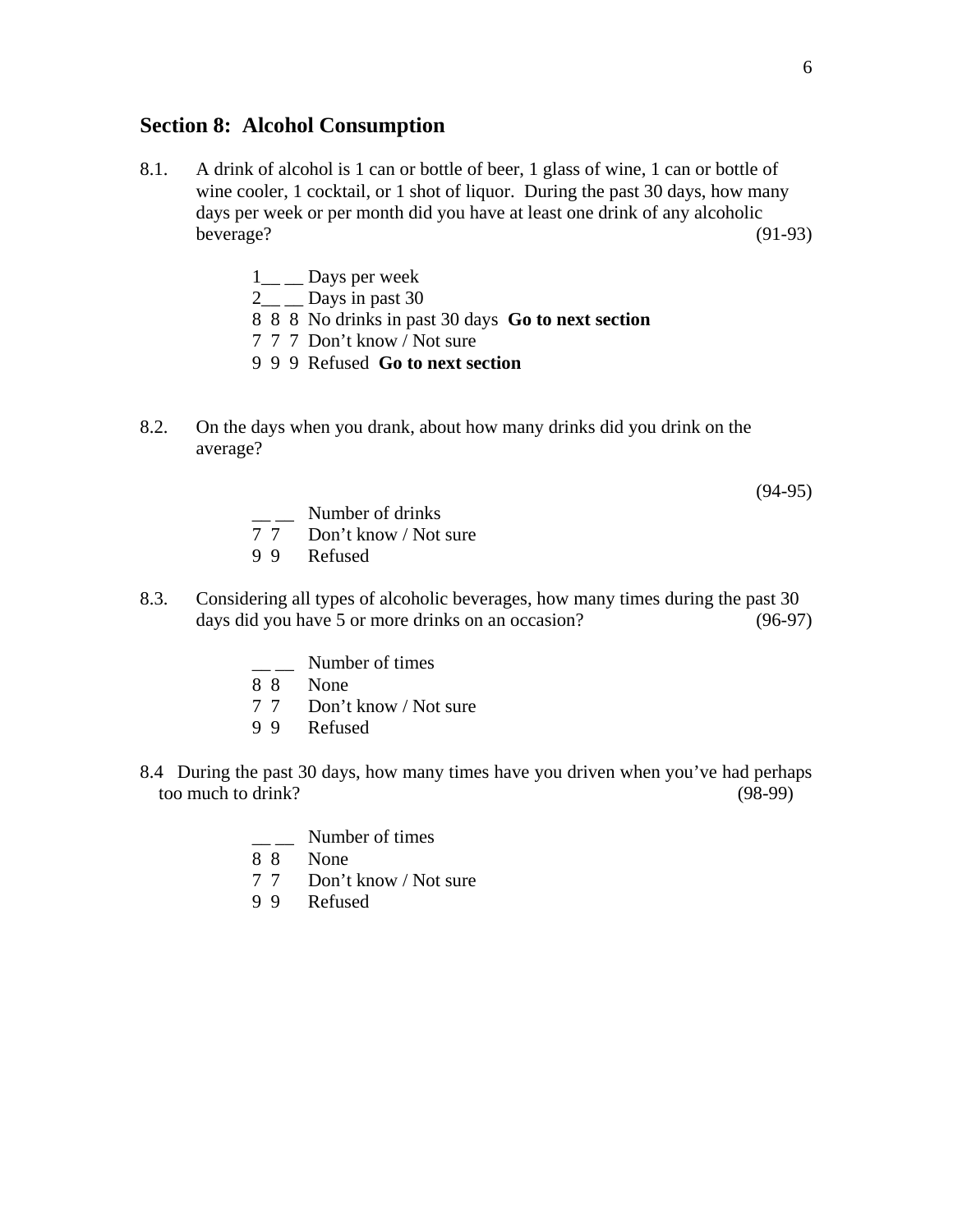### **Section 9: Asthma**

- 9.1. Have you ever been told by a doctor, nurse, or other health professional that you had asthma? (100)
	- 1 Yes
	- 2 No **Go to next section**
	- 7 Don't know / Not sure **Go to next section**
	- 9 Refused **Go to next section**
- 9.2. Do you still have asthma? (101)

- 1 Yes
- 2 No
- 7 Don't know / Not sure
- 9 Refused

### **Section 10: Diabetes**

10.1. Have you ever been told by a doctor that you have diabetes? (102) (If "Yes" and respondent is female, ask: "Was this only when you were pregnant?") (If Respondent says pre-diabetes or borderline diabetes, use response code 4.)

- $\frac{1}{2}$  Yes Yes, but female told only during pregnancy 3 No 4 No, pre-diabetes or borderline diabetes 7 Don't know / Not sure 9 Refused
- 

## **Section 11: Oral Health**

11.1. How long has it been since you last visited a dentist or a dental clinic for any reason?  $(103)$ 

#### **Read Only if Necessary**

| <b>Include</b> |   | Within the past year (anytime less than 12 months ago)      |
|----------------|---|-------------------------------------------------------------|
| visits to      |   | Within the past 2 years (1 year but less than 2 years ago)  |
| dental spec- 3 |   | Within the past 5 years (2 years but less than 5 years ago) |
| ialists, such  | 4 | 5 or more years ago                                         |
| as ortho-      |   | Don't know / Not sure                                       |
| dentists       | 8 | <b>Never</b>                                                |
|                | Q | Refused                                                     |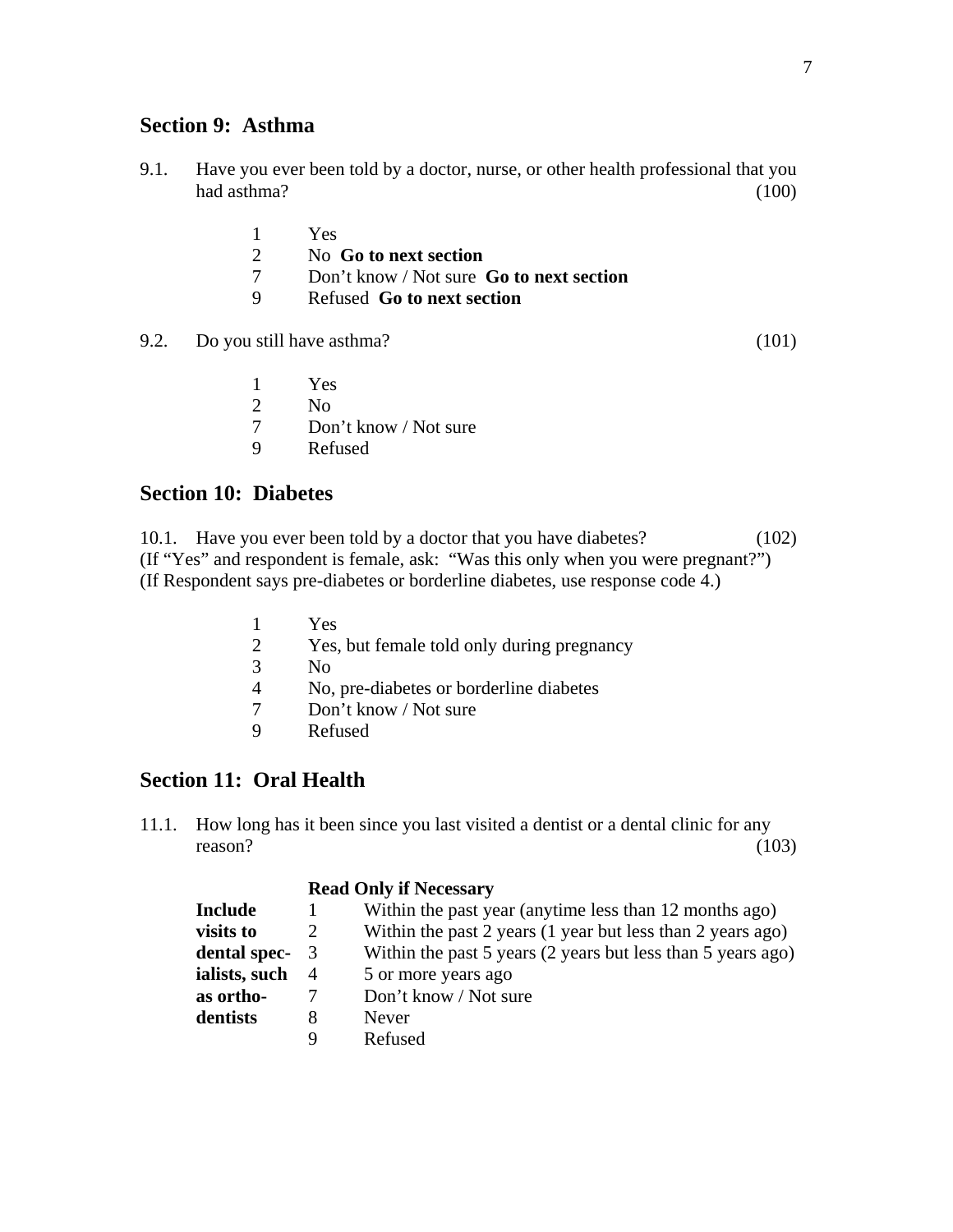11.2. How many of your permanent teeth have been removed because of tooth decay or gum disease? Do not include teeth lost for other reasons, such as injury or orthodontics. (104)

| Include teeth 1 |               | 1 to 5                |
|-----------------|---------------|-----------------------|
| lost due to     |               | 6 or more but not all |
| "infection"     | $\mathcal{R}$ | All                   |
|                 | x             | None                  |
|                 |               | Don't know / Not sure |
|                 | Q             | Refused               |

### **IF Q11.1 = 8/NEVER OR Q11.2 = 3/ALL, SKIP TO NEXT SECTION**

11.3. How long has it been since you had your teeth cleaned by a dentist or dental hygienist? (105)

### **Read only if necessary**

- 1 Within the past year (anytime less than 12 months ago)
- 2 Within the past 2 years (1 year but less than 2 years ago)
- 3 Within the past 5 years (2 years but less than 5 years ago)
- 4 5 or more years ago
- 7 Don't know / Not sure
- 8 Never
- 9 Refused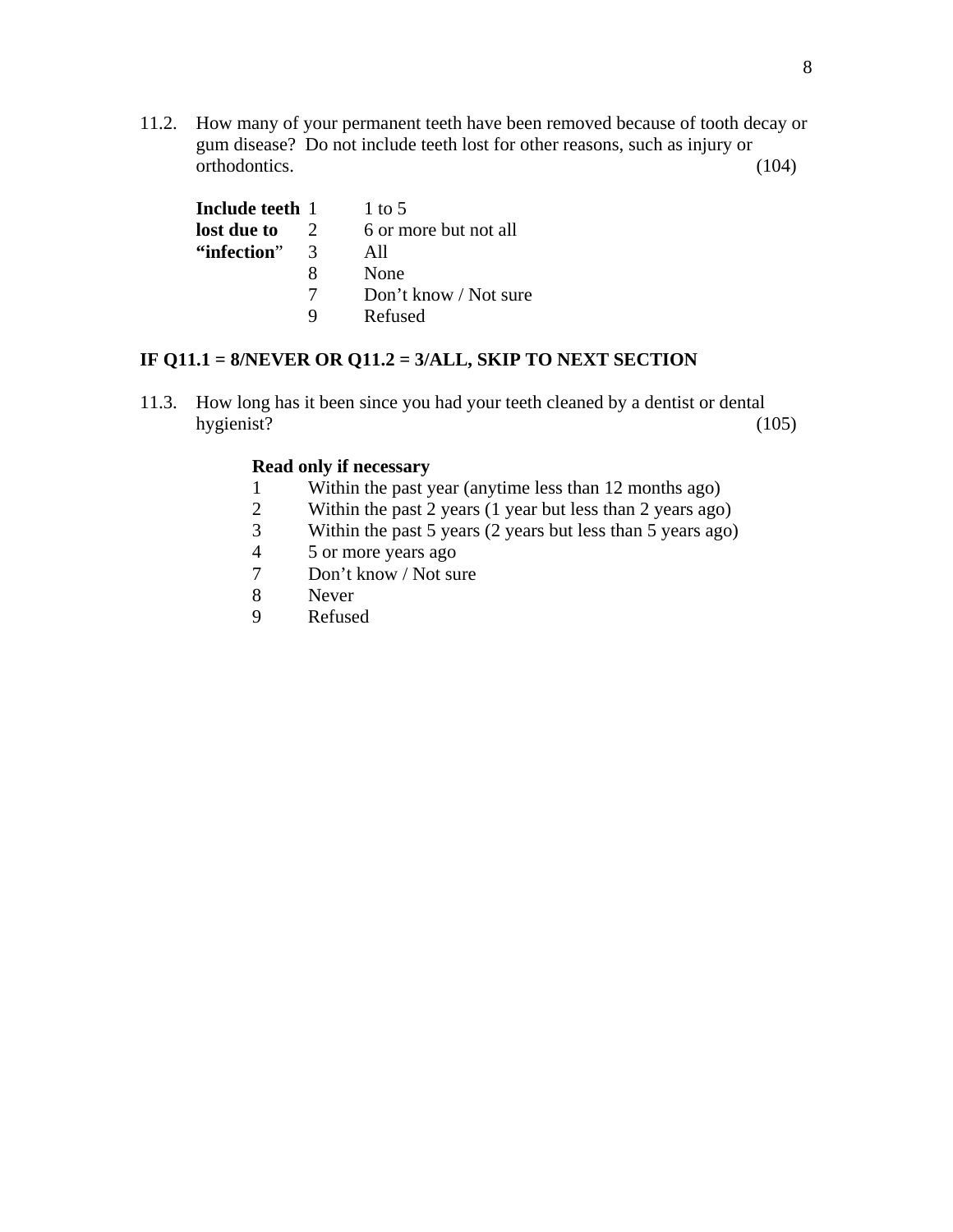## **Section 12: Immunization**

12.1. During the past 12 months, have you had a flu shot? (106)

**Read if necessary: We want to know if you had a flu shot injected in your arm**.

- 1 Yes  $\frac{2}{7}$  No<br>7 Don Don't know / Not sure 9 Refused
- 12.2. During the past 12 months, have you had a flu vaccine that was sprayed in your  $nose?$  (107)
	- 1 Yes
	- 2 No
	- 7 Don't know / Not sure
	- 9 Refused
- 12.3. Have you ever had a pneumonia shot? This shot is usually given only once or twice in a person's lifetime and is different from the flu shot. It is also called the pneumococcal vaccine. (108)
	- 1 Yes
	- 2 No
	- 7 Don't know / Not sure
	- 9 Refused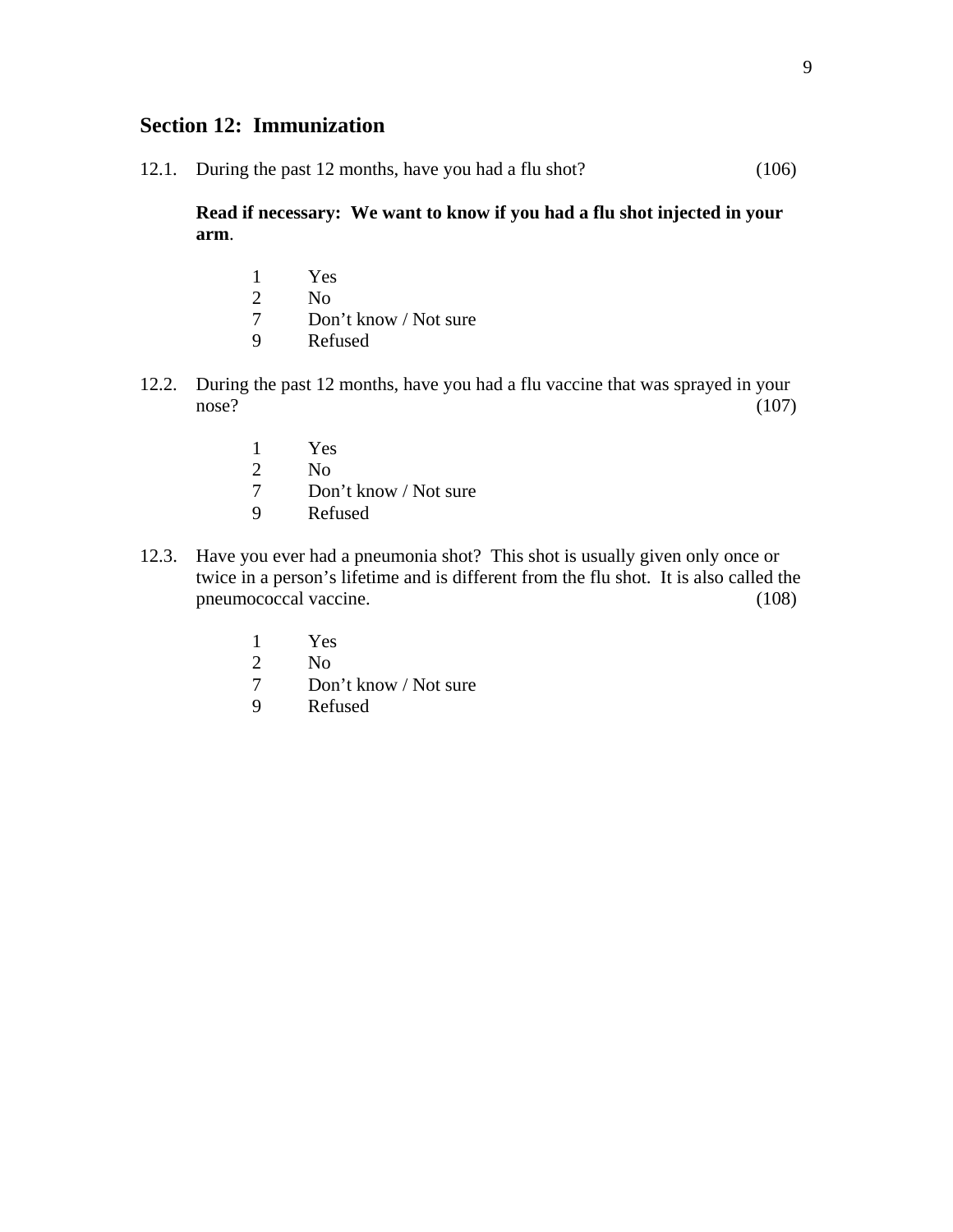# **Section 13: Demographics**

|       | 13.1. What is your age?           |                                                                                                    | $(109-110)$ |
|-------|-----------------------------------|----------------------------------------------------------------------------------------------------|-------------|
|       | 0 <sub>9</sub>                    | Code age in years<br>0 7 Don't know / Not sure<br>Refused                                          |             |
|       | 13.2. Are you Hispanic or Latino? |                                                                                                    | (111)       |
|       | 1<br>$\overline{2}$<br>7<br>9     | Yes<br>N <sub>o</sub><br>Don't know / Not sure<br>Refused                                          |             |
| 13.3. |                                   | Which one or more of the following would you say is your race? (112-117)<br>(Check all that apply) |             |
|       | <b>Please read</b>                |                                                                                                    |             |
|       | 1                                 | White                                                                                              |             |
|       | $\overline{2}$                    | <b>Black or African American</b>                                                                   |             |

- 3 Asian
- 4 Native Hawaiian or Other Pacific Islander
- 5 American Indian, Alaska Native
	- **Or**
- 6 Other [specify] \_\_\_\_\_\_\_\_\_\_\_\_\_\_\_\_\_\_\_\_

### **Do not read**

- 8 No additional choices
- 7 Don't know / Not sure<br>9 Refused
- **Refused**

## **If more than one response to Q13.3, continue. Otherwise, go to Q13.5**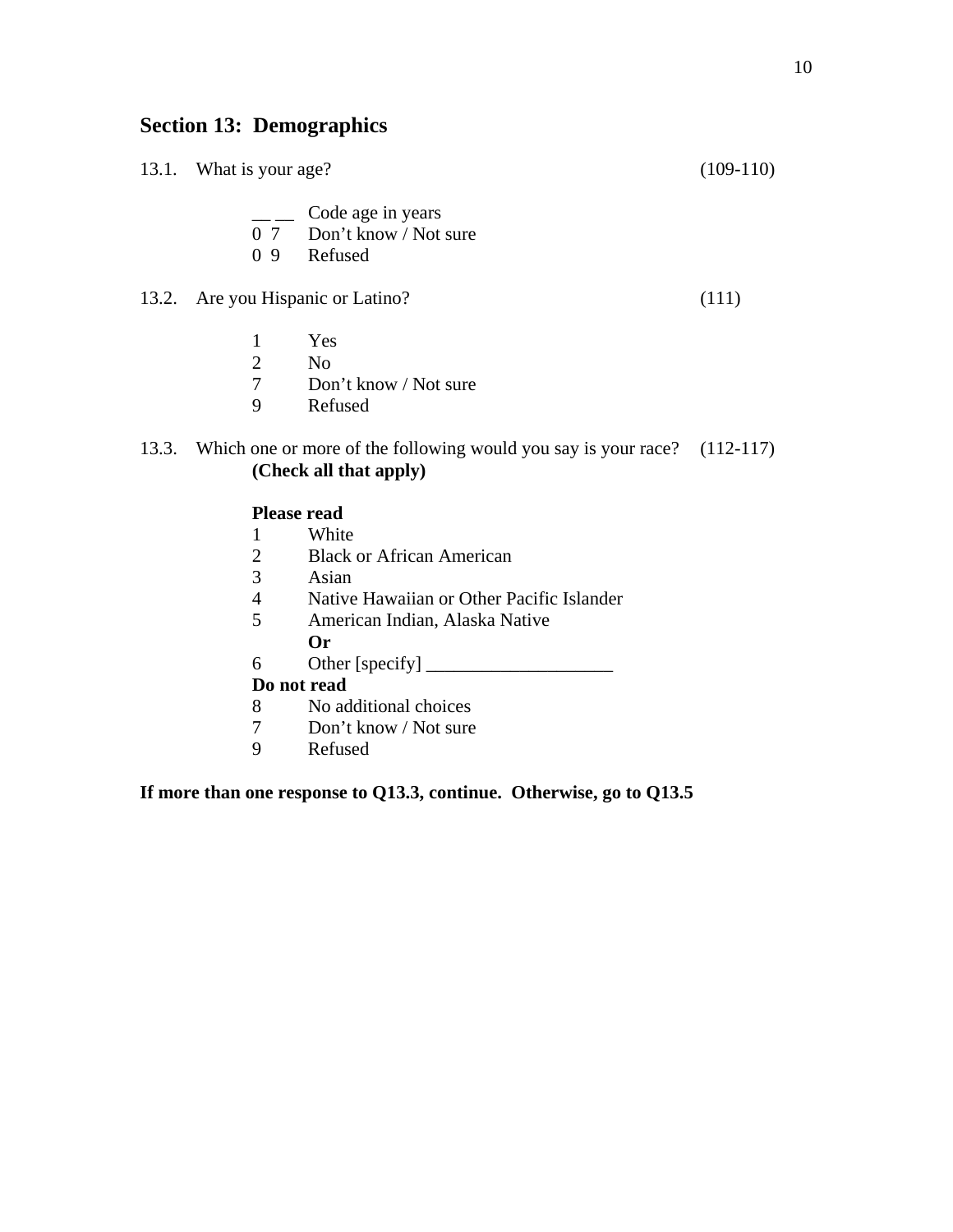#### 13.4. Which one of these groups would you say best represents your race? (118)

- 1 White
- 2 Black or African American<br>3 Asian
- Asian
- 4 Native Hawaiian or Other Pacific Islander
- 5 American Indian or Alaska Native
- 6 Other [specify]  $\overline{\phantom{a}}$
- 7 Don't know / Not sure
- 9 Refused
- 13.5 Are you? (119)

### **Please read**

- 1 Married
- 2 Divorced
- 3 Widowed
- 4 Separated
- 5 Never married
- **or** 
	- 6 A member of an unmarried couple

### **Do not read**

- 9 Refused
- 13.6 How many children less than 18 years of age live in your household?

(120-121)

- $\equiv$  Number of children
- 8 8 None
- 9 9 Refused
- 13.7 What is the highest grade or year of school you completed? (122)

### **Read only if necessary**

- 1 Never attended school or only attended kindergarten
- 2 Grades 1 through 8 (Elementary)
- 3 Grades 9 through 11 (Some high school)
- 4 Grade 12 or GED (High school graduate)<br>5 College 1 year to 3 years (Some college or
- 5 College 1 year to 3 years (Some college or technical school)
- 6 College 4 years or more (College graduate)
- 9 Refused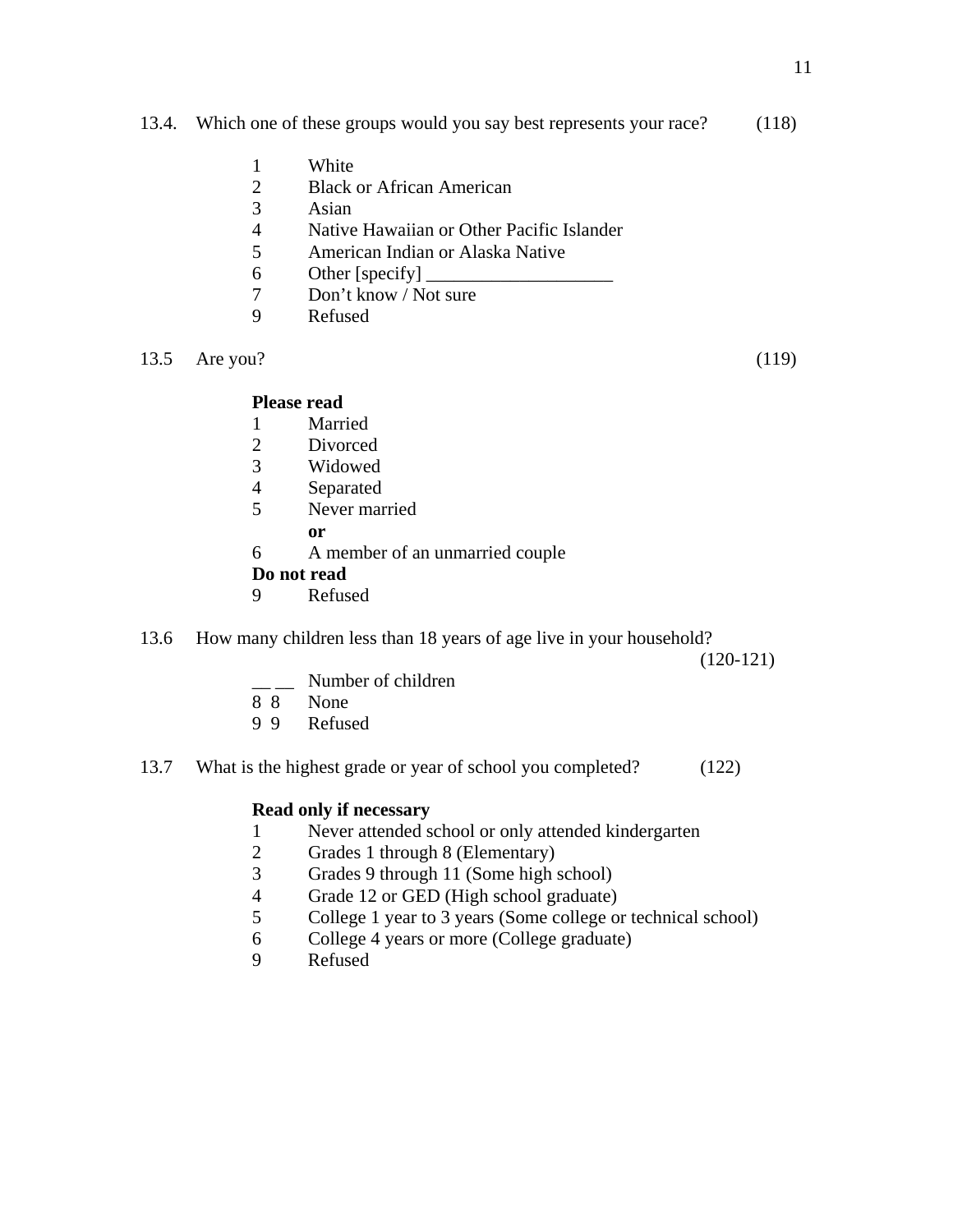#### **Please read**

- 1 Employed for wages
- 2 Self-employed
- 3 Out of work for more than 1 year
- 4 Out of work for less than 1 year
- 5 A homemaker
- 6 A student
- 7 Retired
- **or** 
	- 8 Unable to work

### **Do not read**

9 Refused

#### 13.9 Is your annual household income from all sources? (124-125)

#### **If respondent refuses at ANY income level, code '99 Refused' Read as appropriate**

- 04 Less than \$25,000 **If "no," ask 05; if "yes," ask 03** (\$20,000 to less than \$25,000)
- 03 Less than \$20,000 **If "no," code 04; if "yes," ask 02** (\$15,000 to less than \$20,000)
- 02 Less than \$15,000 **If "no," code 03; if "yes," ask 01** (\$10,000 to less than \$15,000)
- 01 Less than \$10,000 **If "no," code 02**
- 05 Less than \$35,000 **If "no," ask 06** (\$25,000 to less than \$35,000)
- 06 Less than \$50,000 **If "no," ask 07** (\$35,000 to less than \$50,000)
- 07 Less than \$75,000 **If "no," code 08** (\$50,000 to less than \$75,000)
- 08 \$75,000 or more

#### **Do not read**

- 77 Don't know / Not sure
- 99 Refused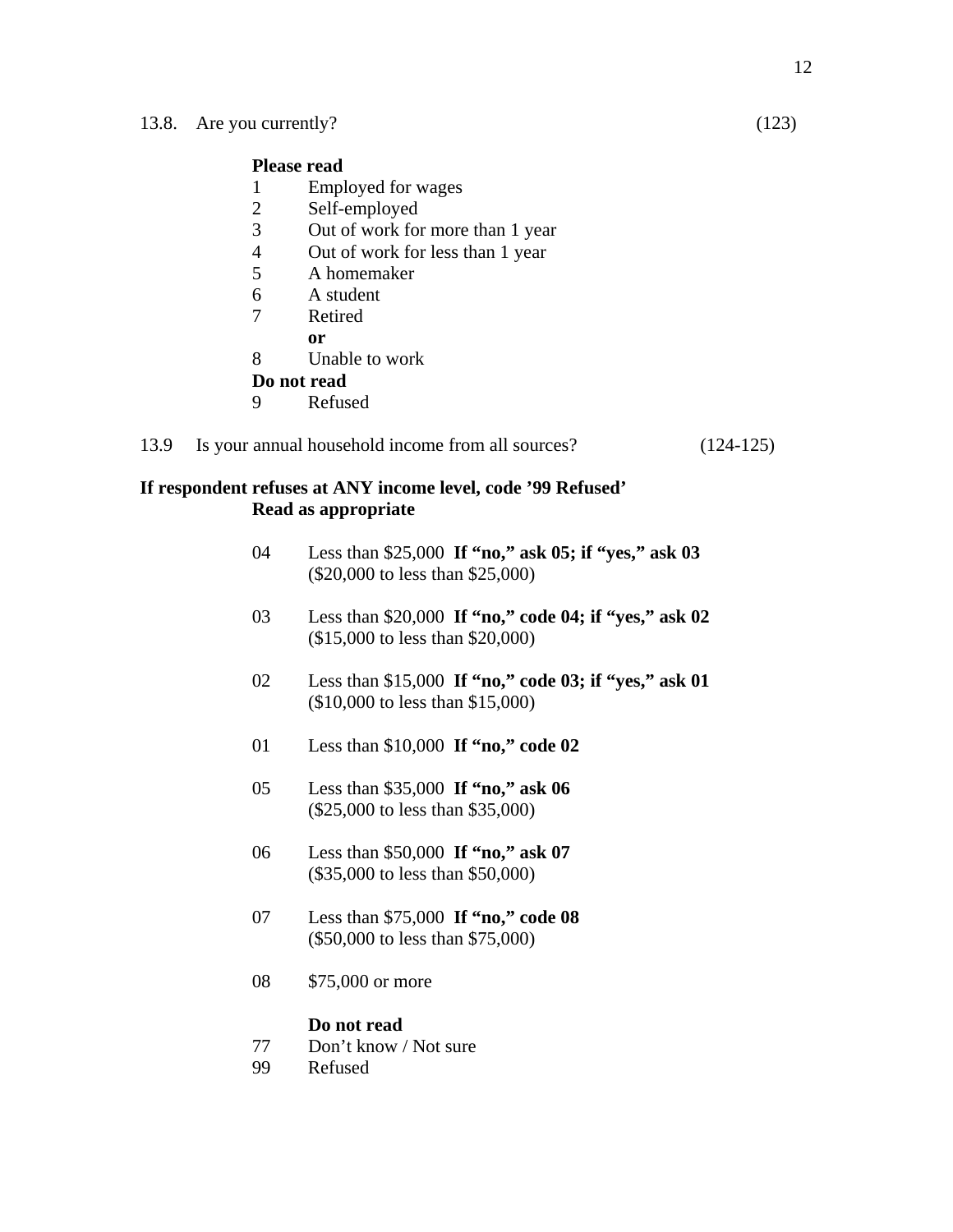### 13.10. About how much do you weigh without shoes? (126-129) **Note: If respondent answers in metrics, put "9" in column 126. Round fractions up**

|                         | Weight                |
|-------------------------|-----------------------|
| <i>pounds/kilograms</i> |                       |
| 7777                    | Don't know / Not sure |
| 9999                    | Refused               |

### 13.11. About how tall are you without shoes? (130-133) **Note: If respondent answers in metrics, put "9" in column 130. Round fractions down**

| $\frac{1}{2}$ $\frac{1}{2}$ Height |                                |
|------------------------------------|--------------------------------|
|                                    | ft / inches/meters/centimeters |
|                                    | 7 7 7 7 Don't know / Not sure  |
| 9999                               | Refused                        |
|                                    |                                |

13.12. What county do you live in? (134-136)

|     | FIPS county code      |
|-----|-----------------------|
| 777 | Don't know / Not sure |
| 999 | Refused               |

13.13. Do you have more than one telephone number in your household? Do not include cell phones or numbers that are only used by a computer or fax machine.

(137)

|   | Yes.                                                            |       |
|---|-----------------------------------------------------------------|-------|
|   | No Go to Q13.15                                                 |       |
|   | Don't know / Not sure Go to $Q13.15$                            |       |
| 9 | Refused Go to Q13.15                                            |       |
|   | 13.14. How many of these phone numbers are residential numbers? | (138) |

- **EXECUTE:** Residential telephone numbers [6=6 or more]<br>7 Don't know / Not sure
- 7 Don't know / Not sure<br>9 Refused
- **Refused**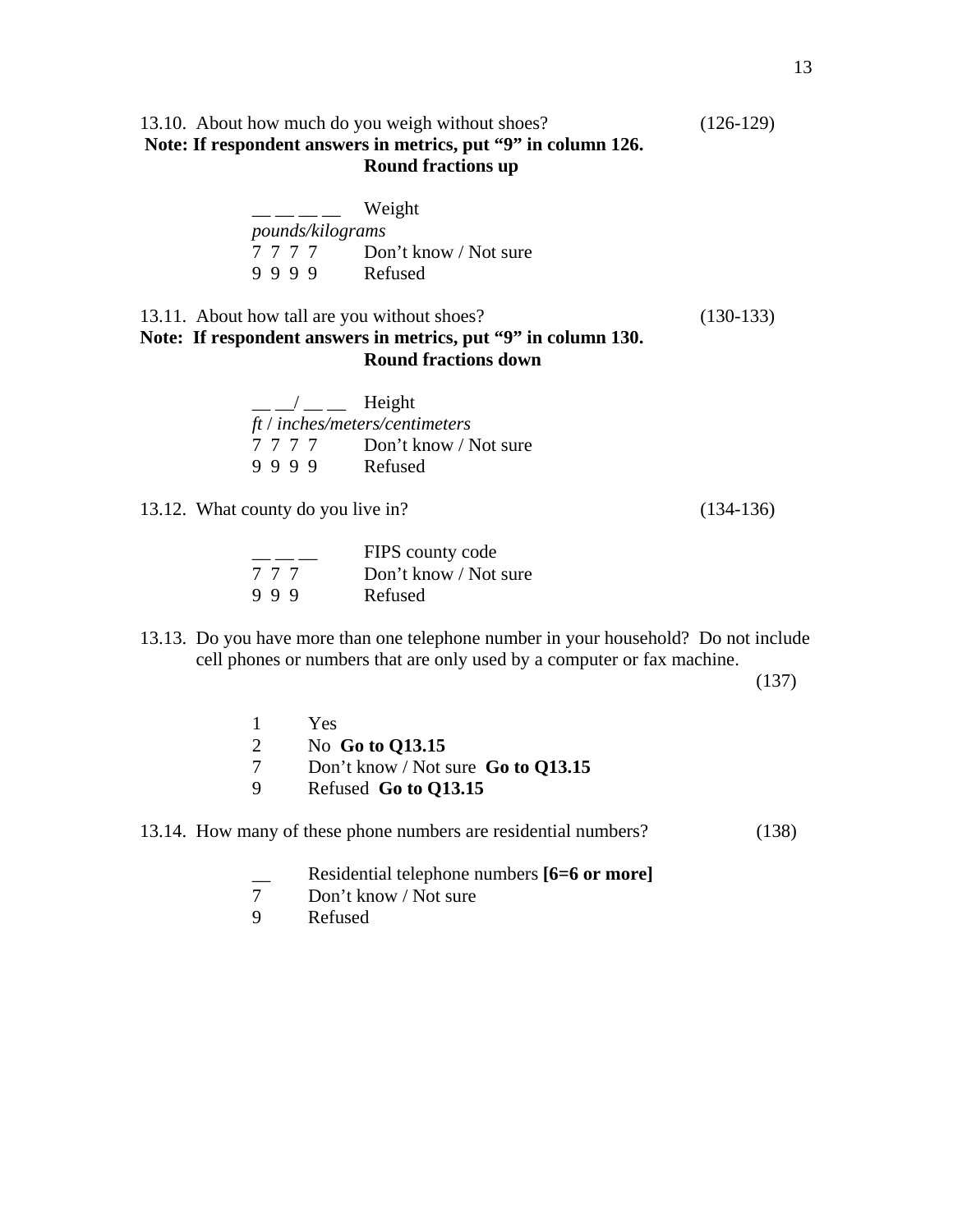13.15. During the past 12 months, has your household been without telephone service for 1 week or more? (139)

**Note: Do not include interruptions of phone service due to weather or natural disasters.** 

- 1 Yes
- 2 No
- 7 Don't know / Not sure
- 9 Refused

13.16. Indicate sex of respondent. Ask only if necessary. (140)

- 1 Male **Go to next section**
- 2 Female

### **If respondent 45 years old or older, go to next section.**

|  | 13.17. To your knowledge, are you now pregnant? | (141) |  |
|--|-------------------------------------------------|-------|--|
|  |                                                 |       |  |

- 1 Yes
- 2  $N<sub>0</sub>$
- 7 Don't know / Not sure
- 9 Refused

## **Section 14: Veteran's Status**

- 14.1The next question relates to military service. Have you ever served on active duty in the United States Armed Forces, either in the regular military or in a National Guard or military reserve unit? (142)
	- 1 Yes
	- 2 No **(Go to next section)**
	- **7** Don't know/Not sure **(Go to next section)**
	- 9 Refused **(Go to next section)**
- 14.2 Which of the following best describes your service in the United States Military? (143)

### **Please read:**

- 1 Currently on active duty **(Go to next section)**
	- 2 Currently in a National Guard or Reserve unit **(Go to next section)**
	- 3 Retired from military service
	- 4 Medically discharged from military service
	- 5 Discharged from military service

## **Do not read**:

- 7 Don't know/not sure **(Go to next section)**
- 9 Refused **(Go to next section)**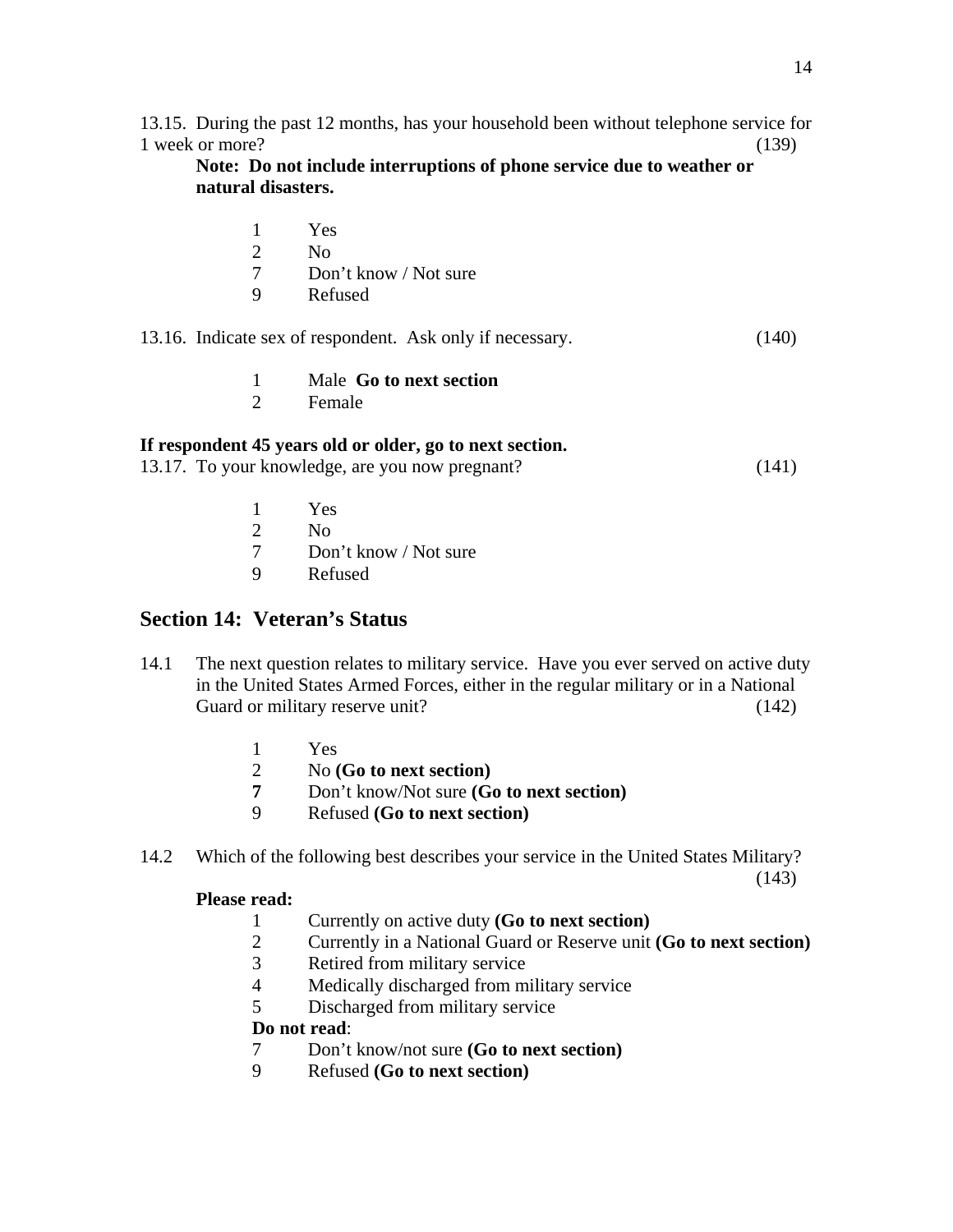14.3 In the last 12 months have you received some or all of your health care from VA facilities? (144)

### **If "Yes" probe for "all" or "some" of the health care.**

- 1 Yes, all of my health care
- 2 Yes, some of my health care
- 3 No, no VA health care received
- 4 Don't know/Not sure
- 9 Refused

### **Section 15: Women's Health**

#### **If respondent is male go to next section**

15.1. A mammogram is an x-ray of each breast to look for breast cancer. Have you ever had a mammogram? (145)

- 1 Yes
- 2 No **Go to Q15.3**
- 7 Don't know / Not sure **Go to Q15.3**
- 9 Refuse **Go to Q15.3**

#### 15.2. How long has it been since you had your last mammogram? (146)

#### **Read only if necessary**

- 1 Within the past year (anytime less than 12 months ago)
- 2 Within the past 2 years (1 year but less than 2 years ago)
- 3 Within the past 3 years (2 years but less than 3 years ago)
- 4 Within the past 5 years (3 years but less than 5 years ago)
- 5 5 or more years ago
- 7 Don't know / Not sure
- 9 Refused
- 15.3. A clinical breasts exam is when a doctor, nurse or other health professional feels the breasts for lumps. Have you ever had a clinical breasts exam? (147)
	- 1 Yes
	- 2 No **Go to Q15.5**
	- 7 Don't know / Not sure **Go to Q15.5**
	- 9 Refused **Go to Q15.5**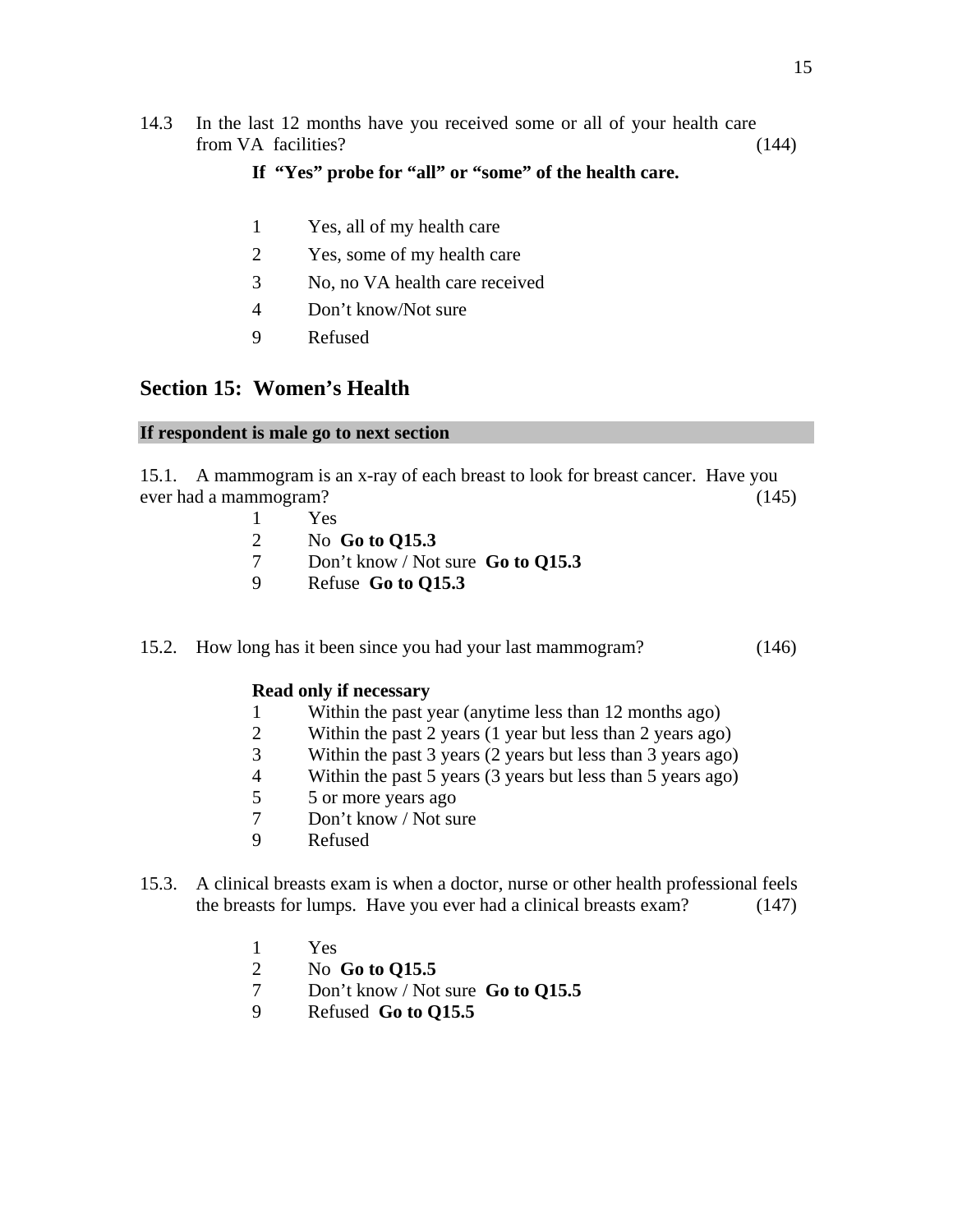15.4. How long has it been since your last breast exam? (148)

#### **Read only if necessary**

- 1 Within the past year (anytime less than 12 months ago)
- 2 Within the past 2 years (1 year but less than 2 years ago)
- 3 Within the past 3 years (2 years but less than 3 years ago)
- 4 Within the past 5 years (3 years but less than 5 years ago)
- 5 5 or more years ago
- 7 Don't know / Not sure
- 9 Refused
- 15.5 A Pap test is a test for cancer of the cervix. Have you ever had a Pap test? (149)
	- 1 Yes
	- 2 No **Go to Q15.7**
	- 7 Don't know / Not sure **Go to Q15.7**
	- 9 Refused **Go to Q15.7**
- 15.6 How long has it been since you had your last Pap smear? (150)

#### **Read only if necessary**

- 1 Within the past year (anytime less than 12 months ago)
- 2 Within the past 2 years (1 year but less than 2 years ago)
- 3 Within the past 3 years (2 years but less than 3 years ago)
- 4 Within the past 5 years (3 years but less than 5 years ago)
- 5 5 or more years ago
- 7 Don't know / Not sure
- 9 Refused

#### If response to Q13.17 is 1 (is pregnant) go to next section

15.7. Have you had a hysterectomy? (151)

 1 Yes **A hysterectomy** 2 No **is an operation** 7 Don't' know / Not sure **to remove the** 9 Refused **uterus (womb)**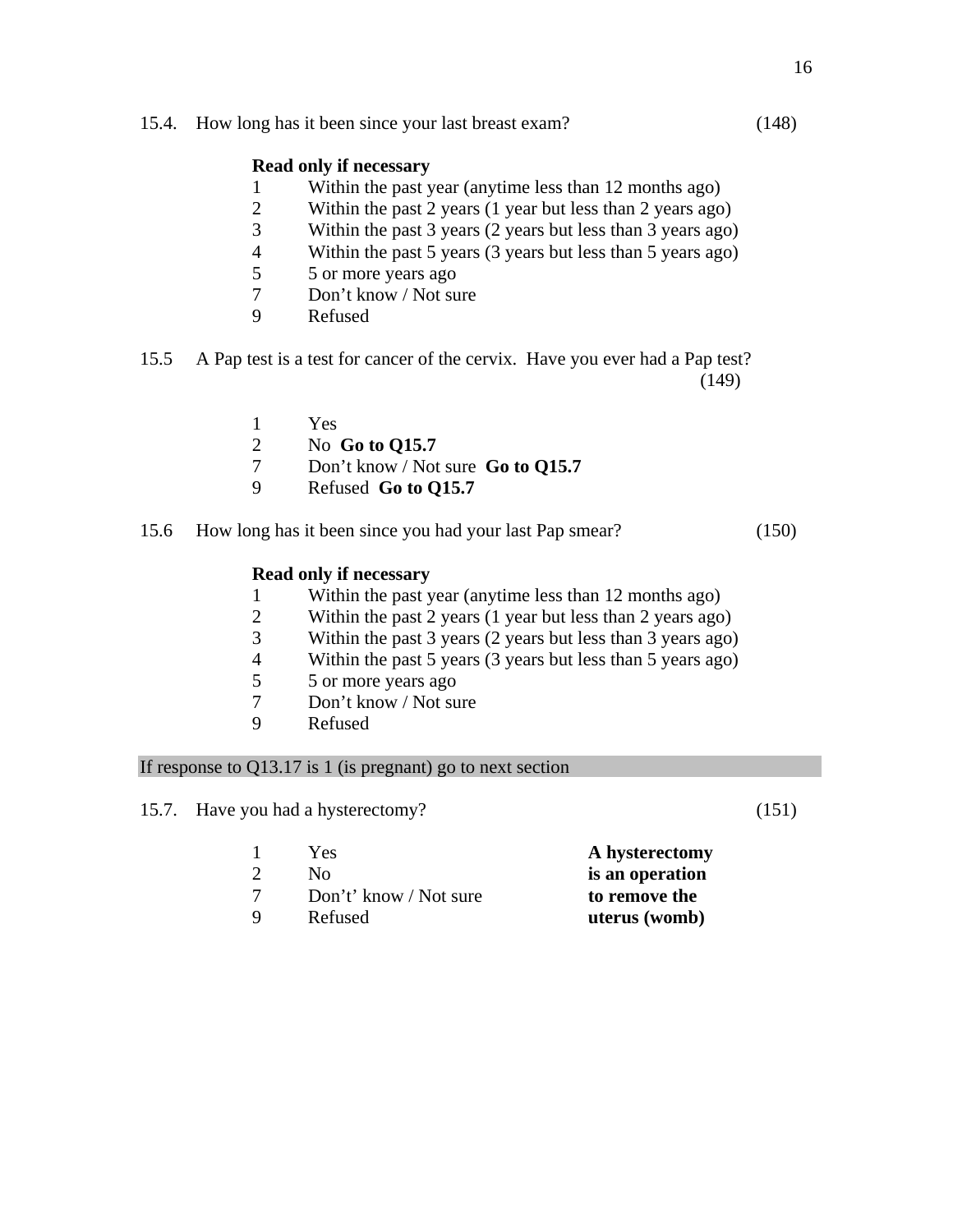## **Section 16: Prostate Cancer Screening**

#### **If respondent is 39 years old or younger, or is female, go to Q17.1**

- 16.1. A prostate-Specific Antigen test, also called a PSA test, is a blood test used to check men for prostate cancer. Have you ever had a PSA test? (152)
	- 1 Yes
	- 2 No **Go to Q16.3**
	- 7 Don't know / Not sure **Go to Q 16.3**
	- 9 Refused **Go to Q16.3**
- 16.2. How long has it been since you had your last PSA test? (153)

#### **Read only if necessary**

- 1 Within the past year (anytime less than 12 months ago)
- 2 Within the past 2 years (1 year but less than 2 years ago)
- 3 Within the past 3 years (2 years but less than 3 years ago)
- 4 Within the past 5 years (3 years but less than 5 years ago)
- 5 5 or more years ago
- 7 Don't know / Not sure
- 9 Refused
- 16.3. A digital rectal exam is an exam in which a doctor, nurse or other health professional places a gloved finger into the rectum to feel the size, shape, and hardness of the prostate gland. Have you ever had a digital rectal exam?

(154)

- 1 Yes
- 2 No **Go to Q16.5**
- 7 Don't know / Not sure **Go to Q16.5**
- 9 Refused **Go to Q16.5**

#### 16.4. How long has it been since your last digital rectal exam? (155)

- 1 Within the past year (anytime less than 12 months ago)
- 2 Within the past 2 years (1 year but less than 2 years ago)
- 3 Within the past 3 years (2 years but less than 3 years ago)
- 4 Within the past 5 years (3 years but less than 5 years ago)
- 5 5 or more years ago
- 7 Don't know / Not sure
- 9 Refused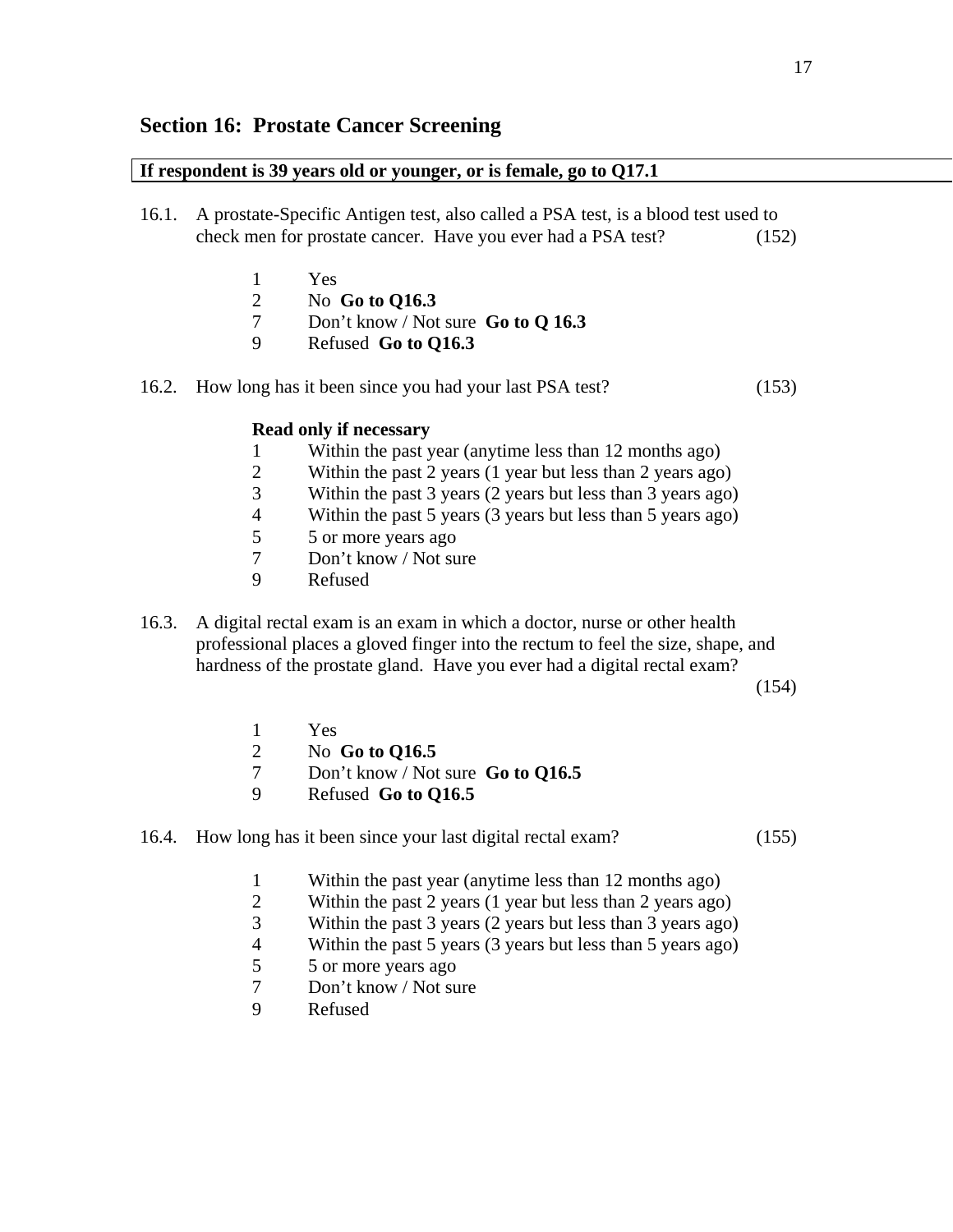- 16.5. Have you ever been told by a doctor, nurse or other health professional that you had prostate cancer? (156)
	- 1 Yes
	- 2  $N<sub>0</sub>$
	- 7 Don't know / Not sure
	- 9 Refused

### **Section 17: Colorectal Cancer Screening**

#### **If respondent is 49 years old or younger, go to Q18.1**

- 17.1. A blood stool test is a test that may use a special kit at home to determine whether the stool contains blood. Have you ever had this test using a home kit? (157)
	- 1 Yes
	- 2 No **Go to Q17.3**
	- 7 Don't know / Not sure **Go to Q17.3**
	- 9 Refused **Go to Q17.3**
- 17.2. How long has it been since you had your last blood stool test using a home kit? (158)

#### **Read only if necessary**

- 1 Within the past year (anytime less than 12 months ago)
- 2 Within the past 2 years (1 year but less than 2 years ago)
- 3 Within the past 5 years (2 years but less than 5 years ago)
- 4 5 or more years ago
- 7 Don't know / Not sure
- 9 Refused
- 17.3. Sigmoidoscopy and colonoscopy are exams in which a tube is inserted in the rectum to view colon for signs of cancer or other health problems. Have you ever had either of these exams? (159)
	- 1 Yes
	- 2 No **Go to next section**
	- 7 Don't know / Not sure **Go to next section**
	- 9 Refused **Go to next section**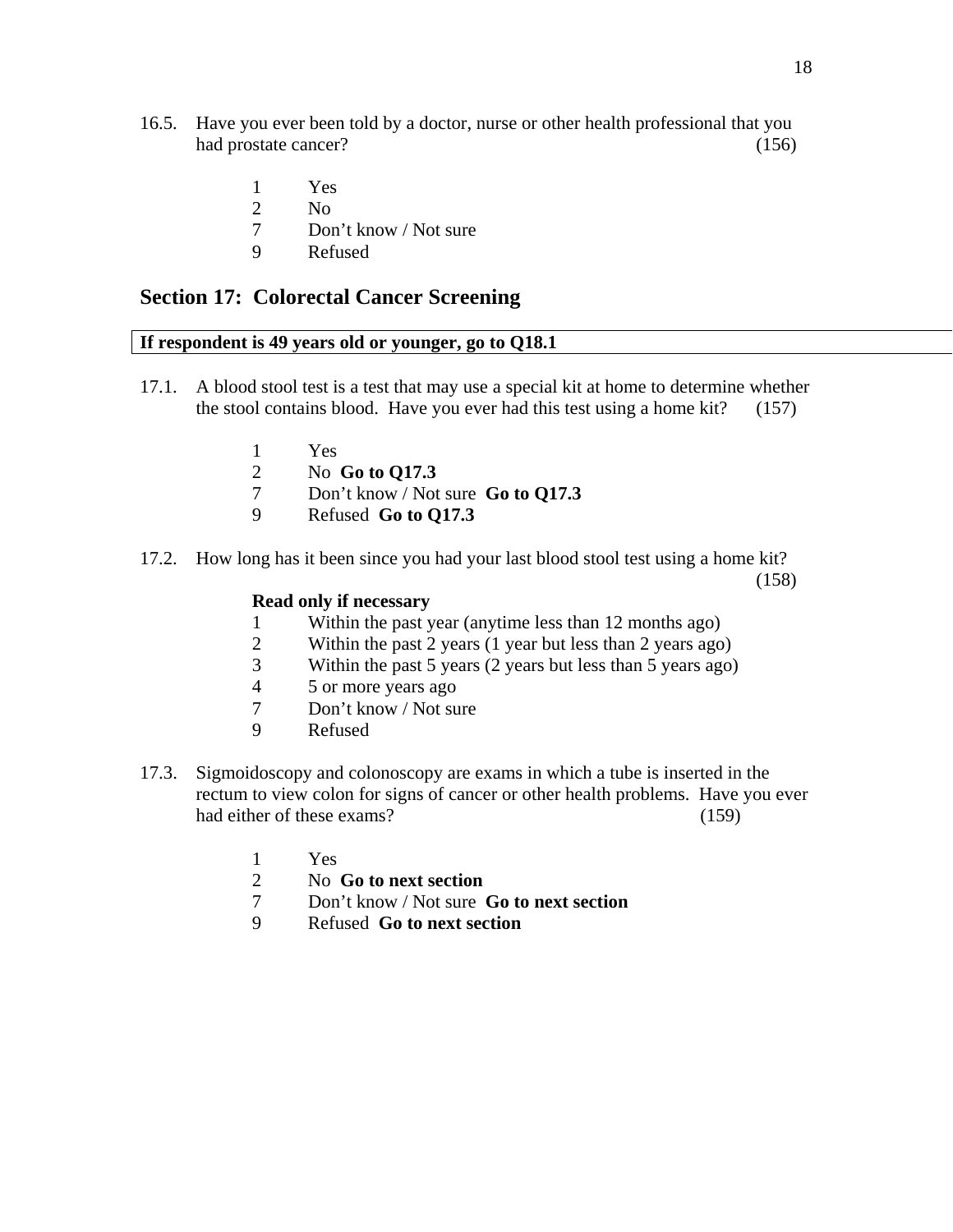(160)

### **Read only if necessary**

- 1 Within the past year (anytime less than 12 months ago)
- 2 Within the past 2 years (1 year but less than 2 years ago)
- 3 Within the past 5 years (2 years but less than 5 years ago)
- 4 Within the past 10 years (5 years but less than 10 years ago)
- 5 10 or more years ago
- 7 Don't know / Not sure
- 9 Refused

## **Section 18: Family Planning**

### **If respondent is female and 45 years of age or older, has had a hysterectomy, is pregnant, or male 60 years or older, go to next section.**

The next set of questions asks you about your thoughts and experiences with family planning. Please remember that all of your answers will be kept confidential.

18.1. Some things people do to keep from getting pregnant include not having sex at certain times, using birth control methods such as the pill, implants, shots, condoms, diaphragm, foam, IUD, having their tubes tied, or having a vasectomy. Are you or your [if female, insert husband/partner, if male, insert wife/partner] doing anything now to keep [if female, insert you], if male, insert her] from getting pregnant?

(161)

NOTE: If more than one partner, consider usual partner.

- 1 Yes
- 2 No **(Go to Q18.3)**
- 3 No partner/not sexually active **Go to next section**
- 4 Same sex partner **Go to next section**
- 7 Don't know / Not sure **Go to next section**
- 9 Refused **Go to next section**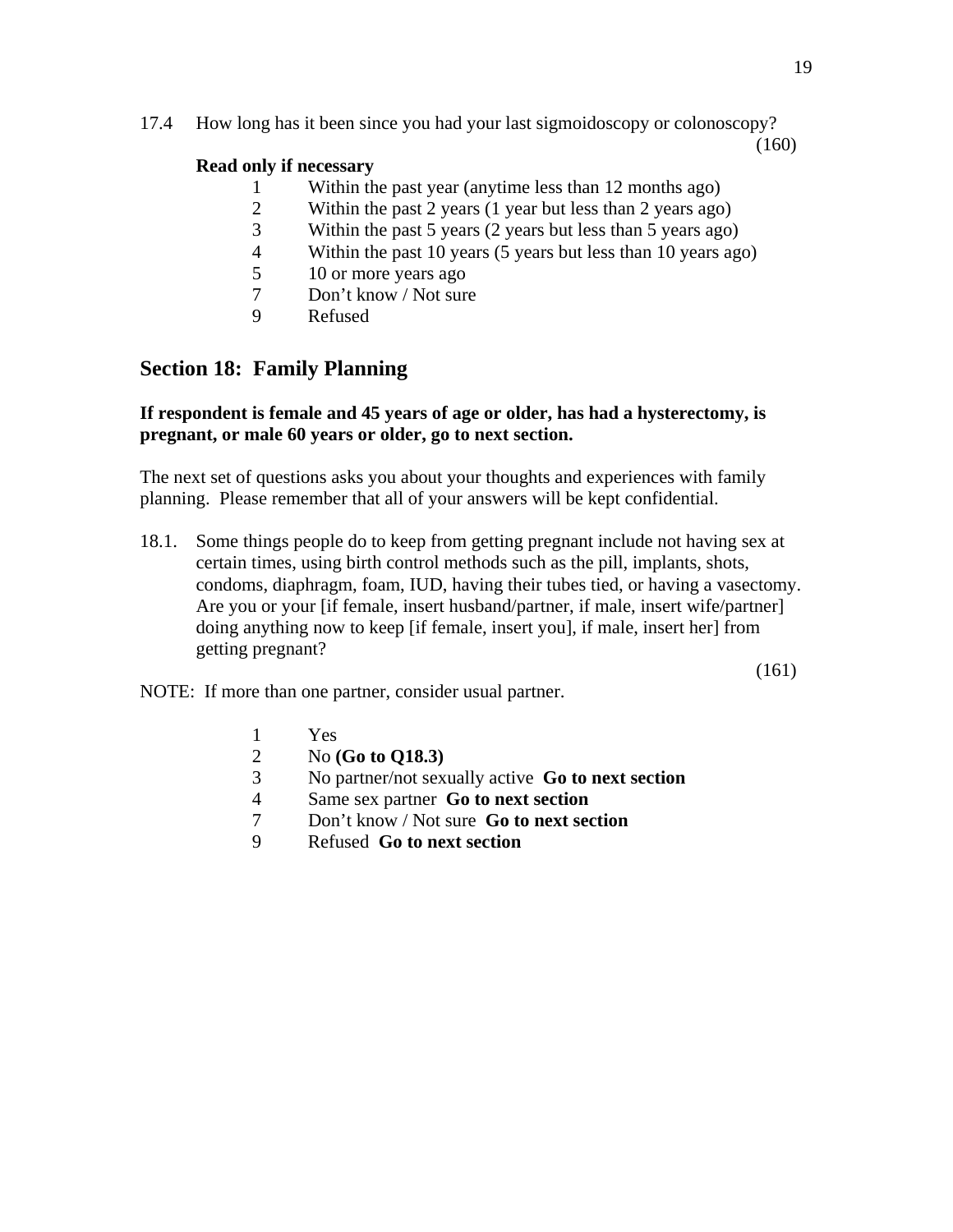18.2. What are you or your [if female, insert husband/partner, if male, insert wife/partner] doing now to keep [if female, insert you, if male, insert her] from getting pregnant? (162-163)

#### **Read only if necessary**

- 01 Tubes tied **Go to next section**
- 02 Hysterectomy (female sterilization) **Go to next section**
- 03 Vasectomy ( male sterilization) **Go to next section**
- 04 Pill, all kinds (Seasonale, etc.) **Go to Q18.4**
- 05 Condoms (male or female) **Go to Q18.4**
- 06 Contraceptive implants (Jadelle or Implants) **Go to Q18.4**
- 07 Shots (Depo-Provera) **Go to Q18.4**
- 08 Shots (Lunelle) **Go to Q18.4**
- 09 Contraceptive Patch **Go to Q18.4**
- 10 Diaphragm, cervical ring, or cap (Nuvaring or others) **Go to Q18.4**
- 11 IUD (including Mirena) **Go to Q18.4**
- 12 Emergency contraception (EC) **Go to Q18.4**
- 13 Withdrawal **Go to Q18.4**
- 14 Not having sex at certain times (rhythm) **Go to Q18.4**
- 15 Other method (foam, jelly, cream, etc.) **Go to Q18.4**
- 77 Don't know / Not sure **Go to Q18.4**
- 99 Refused **Go to Q18.4**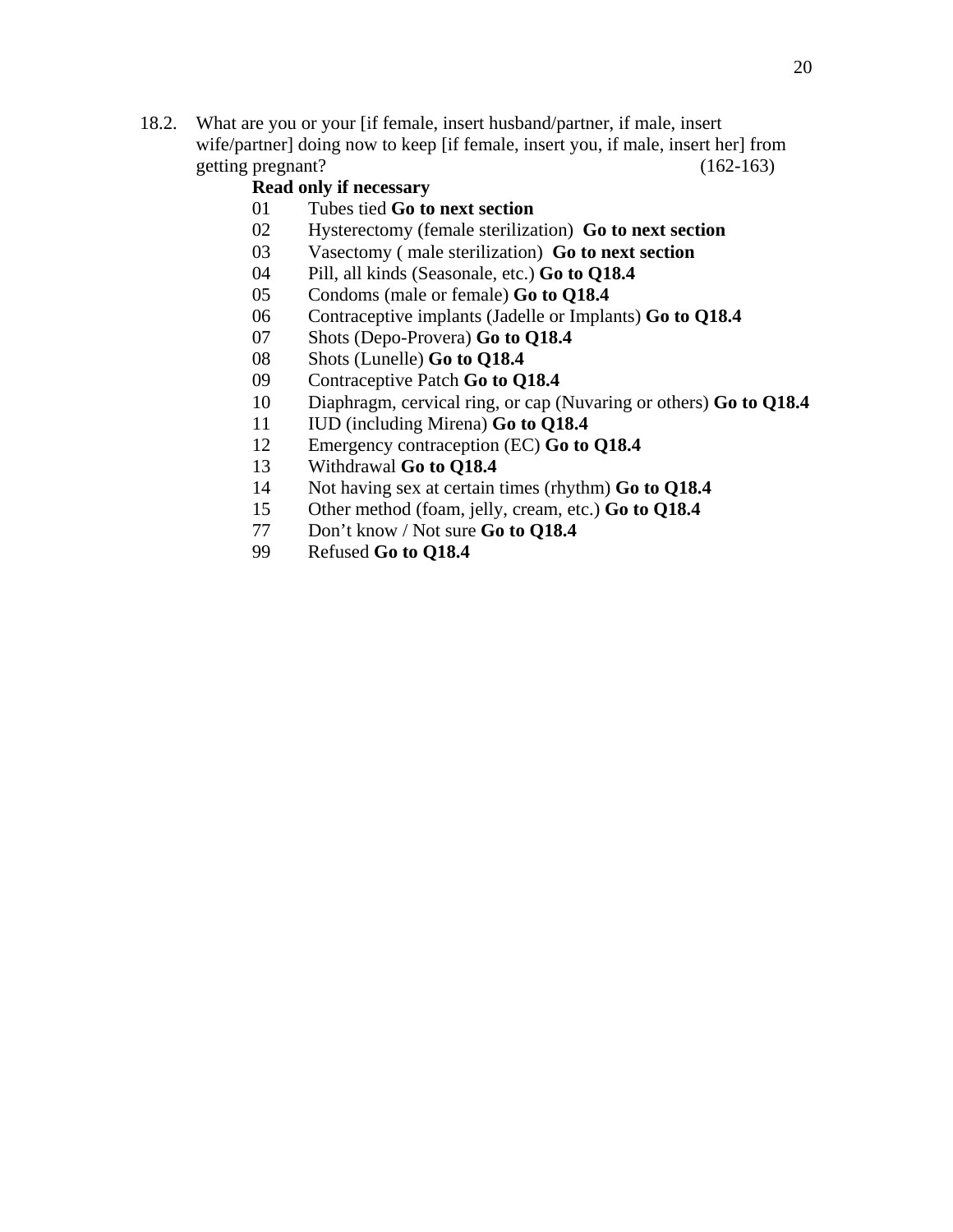18.3 What is the main reason for not doing anything to keep [if female, insert "you," if male, insert "your wife/partner"] from getting pregnant? (164-165)

### **Read only if necessary**

- 01 Didn't think was going to have sex/no regular partner
- 02 You want a pregnancy
- 03 You or your partner don't want to use birth control
- 04 You or your partner don't like birth control/fear side effects
- 05 You can't pay for birth control
- 06 Lapse in use of a method
- 07 Don't think you or your partner can get pregnant
- 08 You or your partner had tubes tied (sterilization) **(Go to next section)**
- 09 You or your partner had a vasectomy (sterilization) **(Go to next section)**
- 10 You or your partner had a hysterectomy **(Go to next section)**
- 11 You or your partner are too old
- 12 You or your partner are currently breast-feeding
- 13 You or your partner just had a baby/postpartum
- 14 Other reason
- 15 Don't care if get pregnant
- 16 Partner is pregnant now **(Go to next section)**

#### **Do not read**

- 77 Don't know / Not sure
- 99 Refused

18.4 How do you feel about having a child now or sometime in the future? Would you say:  $(166)$ 

#### **Please read**

- 1 You don't want to have one **Go to next section**
- 2 You do want to have one **Go to Q18.5**
- 3 You're not sure if you do or don't **Go to next section**

#### **Do not read**

- 7 Don't know / Not sure **Go to next section**
- 9 Refused **Go to next section**
- 18.5 How soon would you want to have a child? Would you say: (167)

#### **Please read**

- 1 Less than 12 months from now
- 2 Between 12 months to less than two years from now
- 3 Between two years to less than 5 years from now, or
- 4 5 or more years from now

### **Do not read**

- 7 Don't know / Not sure
- 9 Refused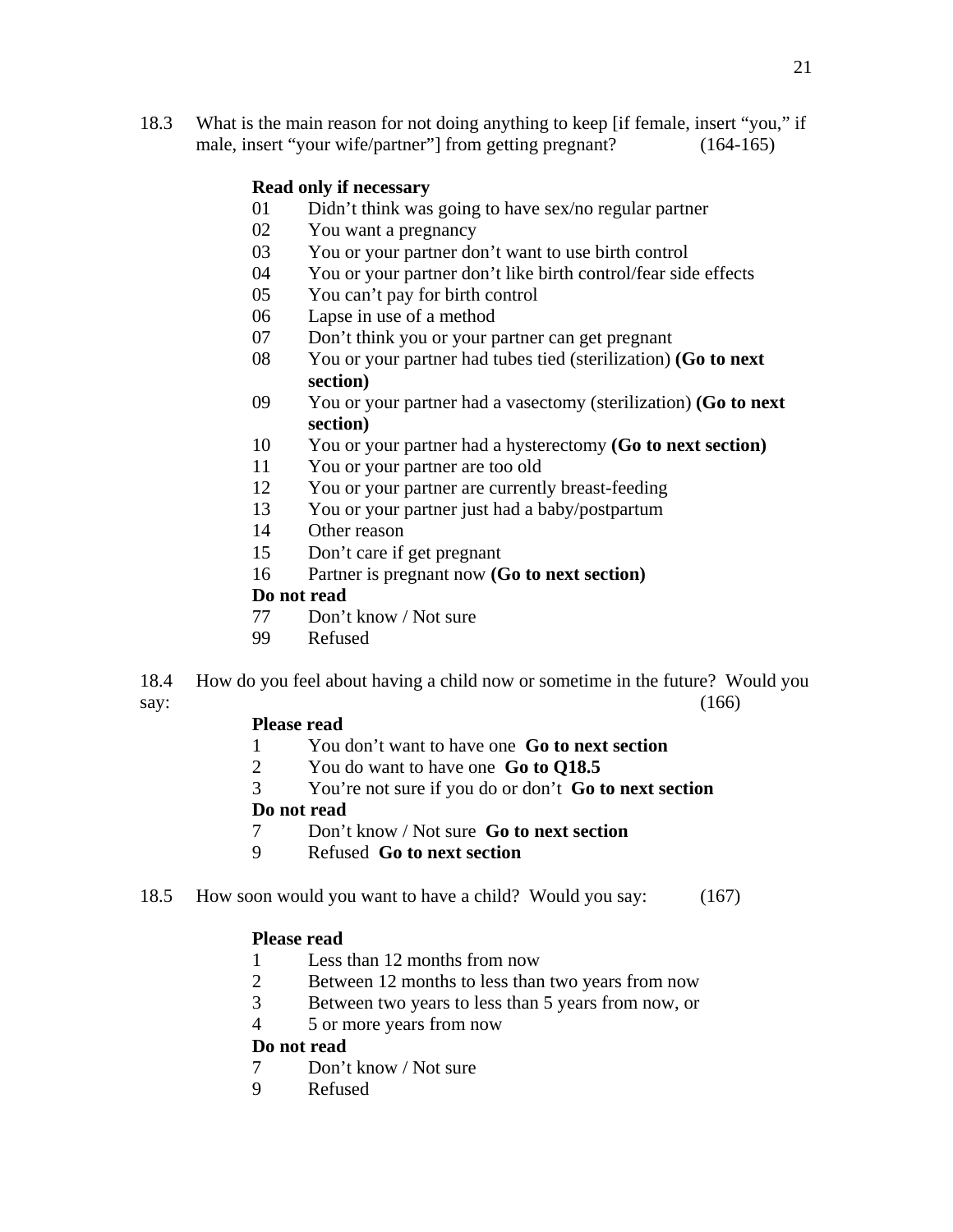## **Section 19: Disability**

The following questions are about health problems or impairments you may have.

19.1. Are you limited in any way in any activities because of physical, mental, or emotional problems? (168)

- 1 Yes 2  $N<sub>0</sub>$  7 Don't know / Not sure 9 Refused
- 19.2. Do you now have any health problem that requires you to use special equipment, such as a cane, a wheelchair, a special bed, or a special telephone?

 $(169)$ 

### **Include occasional use or use in certain circumstances**

- 1 Yes
- 2 No
- 7 Don't know / Not sure
- 9 Refused

## **Section 20: HIV/AIDS**

### **If respondent is 65 years old or older, go to next section**

The next few questions are about the national health problem of HIV, the virus that causes AIDS. Please remember that your answers are strictly confidential and that you don't have to answer every question if you don't want to. Although we will ask you about testing, we will not ask you about the results of any test you may have had.

I'm going to read two statements about HIV. After I read each one, please tell me whether you think it is true or false, or if you don't know.

20.1. A pregnant woman with HIV can get treatment to help reduce the chances she will pass the virus on to her baby. (170)

- 1 True
- 2 False
- 7 Don't know / Not sure
- 9 Refused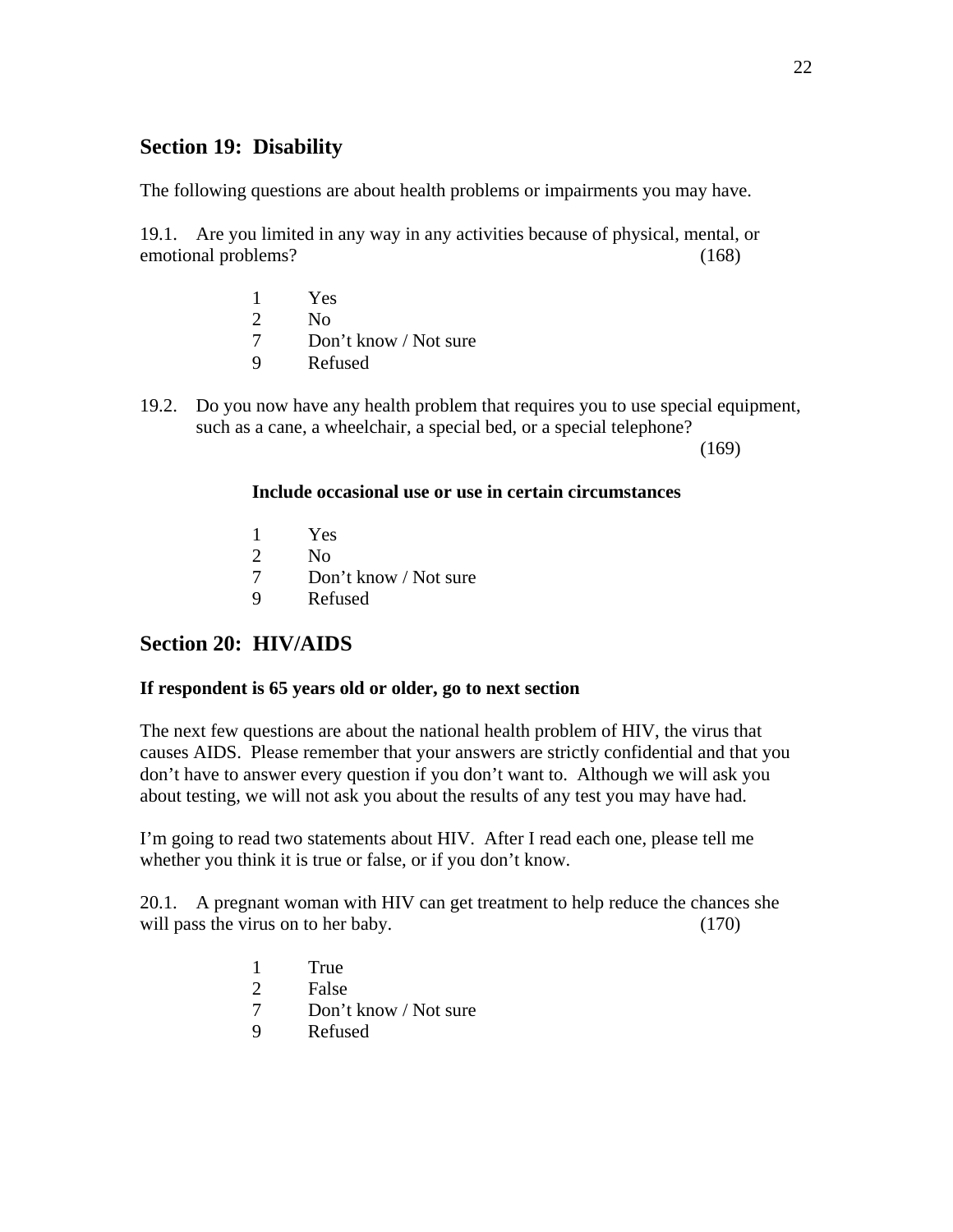- 20.2. There are medical treatments available that are intended to help a person who is infected with HIV to live longer. (171)
	- 1 True<br>2 False
	- **False**
	- 7 Don't know / Not sure
	- 9 Refused
- 20.3. Have you ever been tested for HIV? Do not count tests you may have had as part of a blood donation. (172)

|   | Yes.                              | Include      |
|---|-----------------------------------|--------------|
|   | No Go to $Q20.10$                 | saliva tests |
|   | Don't know/ Not sure Go to Q20.10 |              |
| Q | Refused Go to Q20.10              |              |

- 20.4. In the past 12 months, how many times have you been tested for HIV, including times you did not get your results: (173-174)
	- $\overline{\phantom{a}}$   $\overline{\phantom{a}}$   $\overline{\phantom{a}}$   $\overline{\phantom{a}}$   $\overline{\phantom{a}}$   $\overline{\phantom{a}}$   $\overline{\phantom{a}}$   $\overline{\phantom{a}}$   $\overline{\phantom{a}}$   $\overline{\phantom{a}}$   $\overline{\phantom{a}}$   $\overline{\phantom{a}}$   $\overline{\phantom{a}}$   $\overline{\phantom{a}}$   $\overline{\phantom{a}}$   $\overline{\phantom{a}}$   $\overline{\phantom{a}}$   $\overline{\phantom{a}}$   $\overline{\$
	- 8 8 None
	- 7 7 Don't know / Not sure
	- 9 9 Refused
- 20.5. Not including blood donations, in what month and year was your last HIV test? (175-180)

## **Note: If response is before January 1985, code "Don't know"**

| Include      |         | Code month and year   |
|--------------|---------|-----------------------|
| saliva tests | 77 7777 | Don't know / Not sure |
|              | 999999  | Refused               |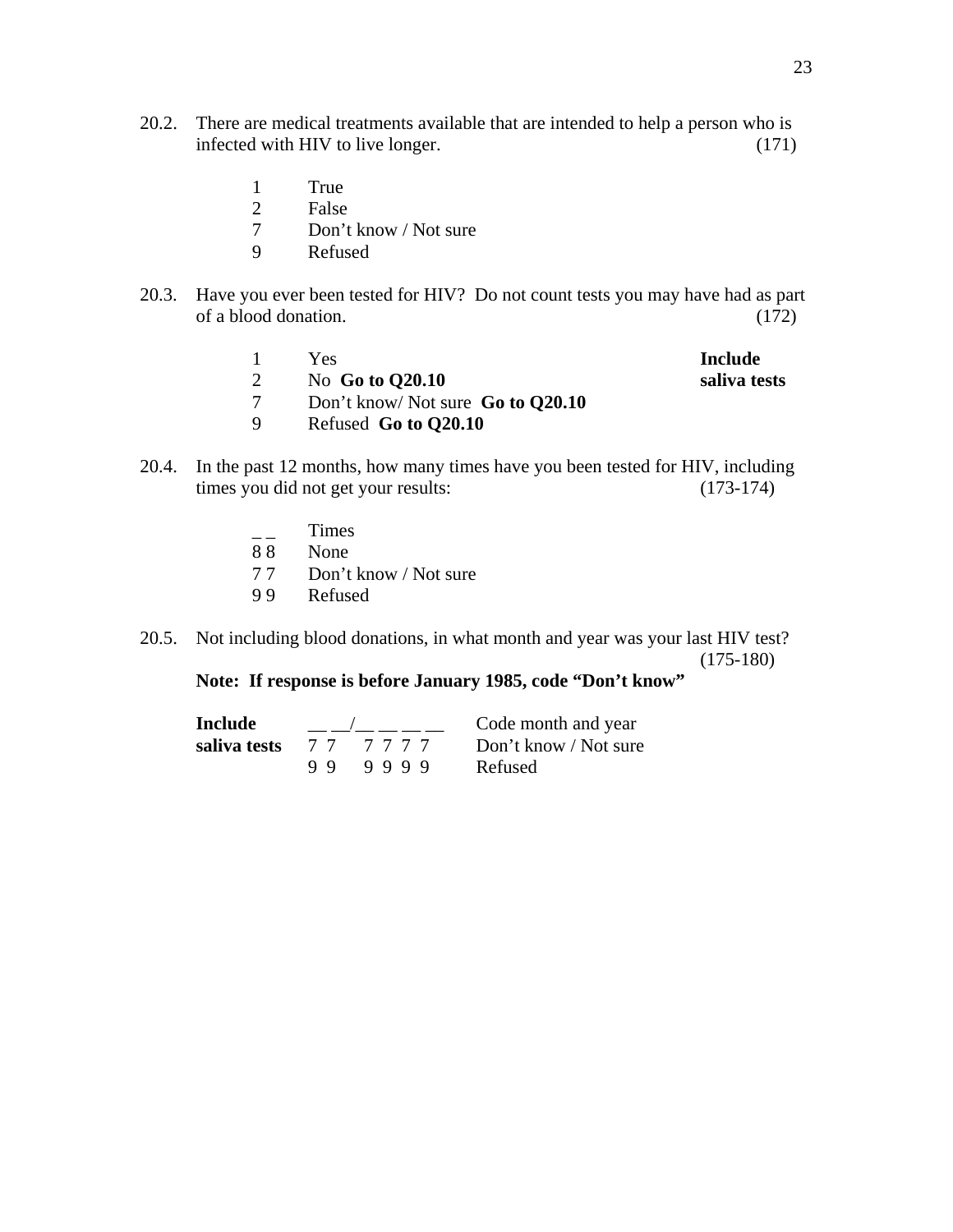- 20.6. I am going to read you a list of reasons why some people have been tested for HIV. Not including blood donations, which of these would you say was the MAIN reason for your last HIV test? (181-182)
	- Reason Code
	- 01 It was required
	- 02 Someone suggested you should be tested
	- 03 You thought you may have gotten HIV through sex or drugs
	- 04 You just wanted to find out whether you had HIV
	- 05 You were worried that you could give HIV to someone
	- 06 IF FEMALE: You were pregnant
	- 07 It was done as part of a routine medical check-up
	- 08 Or you were tested for some other reason

#### **Do not read**

- 7 7 Don't know / Not sure
- 9 9 Refused
- 20.7. Where did you have your last HIV test at a private doctor or HMO, at a counseling and testing site, at a hospital, at a clinic, in a jail or prison, in a drug treatment facility, at home, or somewhere else? (183-184)

#### Facility code

- 01 Private doctor or HMO
- 02 Counseling and testing site
- 03 Hospital
- 04 Clinic
- 05 Jail or prison
- 06 Drug treatment facility
- 07 At home
- 08 Somewhere else

#### **Do not read**

- 77 Don't know / Not sure
- 99 Refused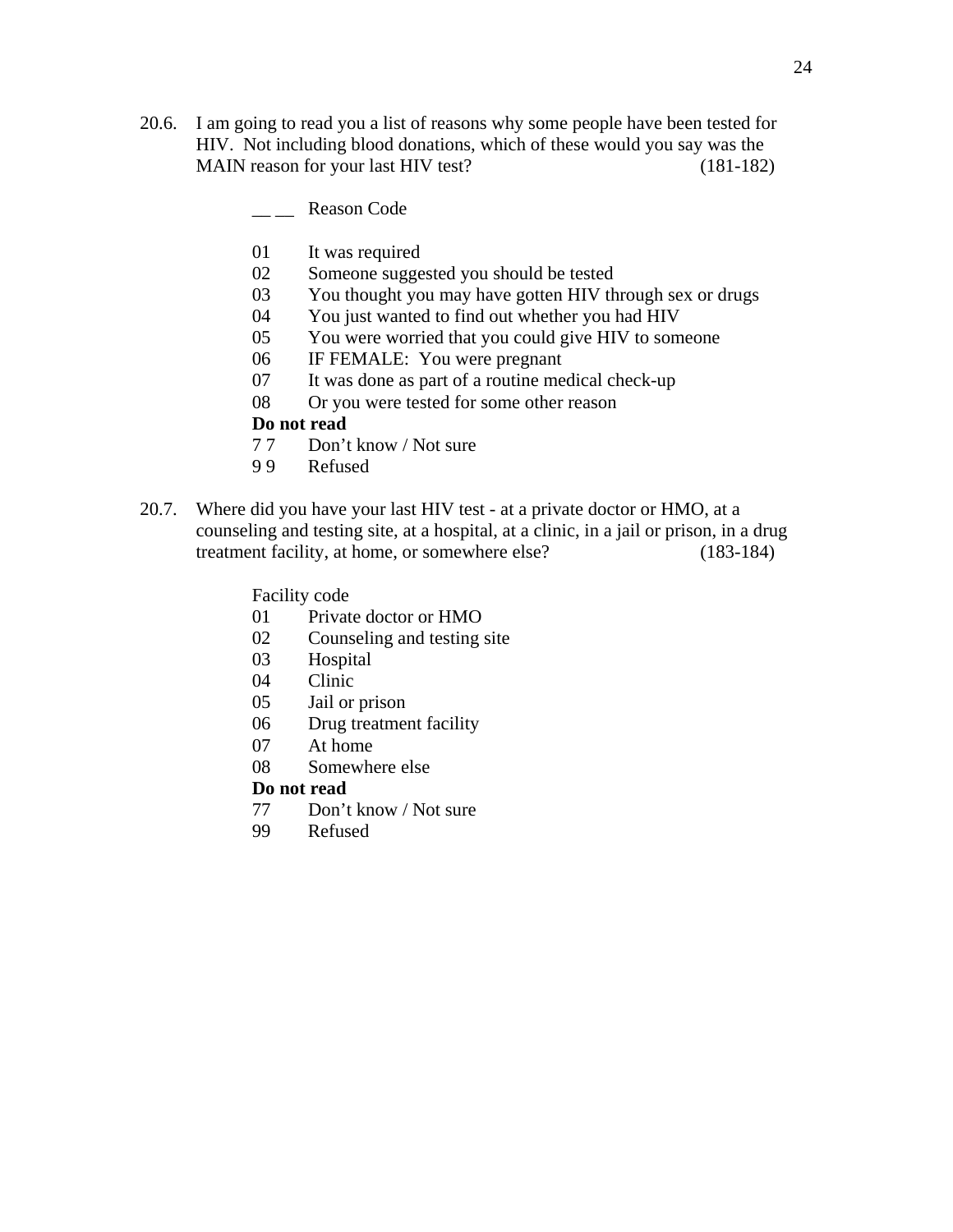### **If Q20.7 is "04" (clinic) continue, if Q20.7 is "07" (at home) go to Q20.9, else go to Q20.10**

20.8. What type of clinic did you go to for your last HIV test? (185)

- 1 Family planning clinic
- 2 STD clinic
- 3 Prenatal clinic
- 4 Public health clinic
- 5 Community health clinic
- 6 Hospital clinic
- 8 Other
- 7 Don't know / Not sure
- 9 Refused

20.9 Was this test done by a nurse or other health worker, or with a home testing kit? (186)

- 1 Nurse or health worker
- 2 A home testing kit
- 7 Don't know / Not sure
- 9 Refused
- 20.10. I'm going to read you a list. When I'm done, please tell me if any of the situations apply to you. You don't need to tell me which one.

You have used intravenous drugs in the past year.

You have been treated for a sexually transmitted or venereal disease in the past

#### year.

 You have given or received money or drugs in exchange for sex in the past year You had anal sex without a condom in the past year

Do any of these situations apply to you? (187)

- 1 Yes
- 2 No
- 7 Don't know / Not sure
- 9 Refused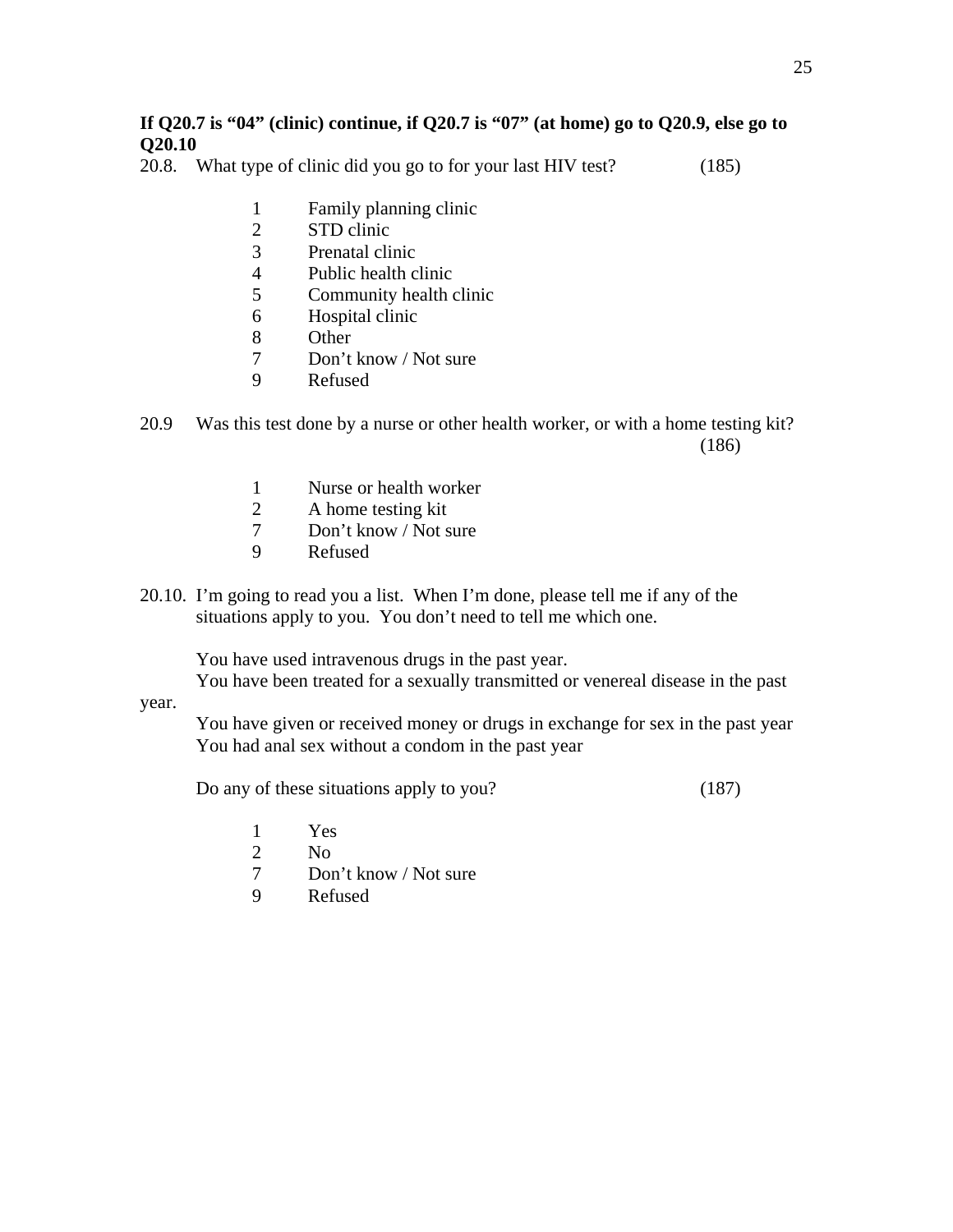20.11. The next question is about sexually transmitted diseases other than HIV, such as syphilis, gonorrhea, chlamydia, or genital herpes.

In the past 12 months, has a doctor, nurse, or other health professional talked to you about preventing sexually transmitted diseases through condom use?

(188)

|   | Yes                   |
|---|-----------------------|
|   | Nο                    |
|   | Don't know / Not sure |
| Q | Refused               |

### **Section 21: Firearms**

The next questions are about firearms. We are asking these in a health survey because of our interest in firearm-related injuries. Please include weapons such as pistols, shotguns, and rifles; but not BB guns, starter pistols, or guns that cannot fire. Include those kept in a garage, outdoor storage area, or motor vehicle.

- 21.1. Are any firearms kept in or around your home? (189)
	- 1 Yes 2 No **Go to closing statement** 7 Don't know / Not sure **Go to closing statement** 9 Refused **Go to closing statement**

21.2. Are any of these firearms now loaded? (190)

- 1 Yes
- 2 No **Go to closing statement**
- 7 Don't know / Not sure **Go to closing statement**
- 9 Refused **Go to closing statement**
- 21.3. Are any of these loaded firearms also unlocked? By unlocked, we mean you do not need a key or combination to get the gun or to fire it. We don't count a safety  $\alpha$ s a lock. (191)
	- 1 Yes
	- 2 No
	- 7 Don't know / Not sure
	- 9 Refused

**Go to closing statement or Transition to Modules and/or State-added Questions**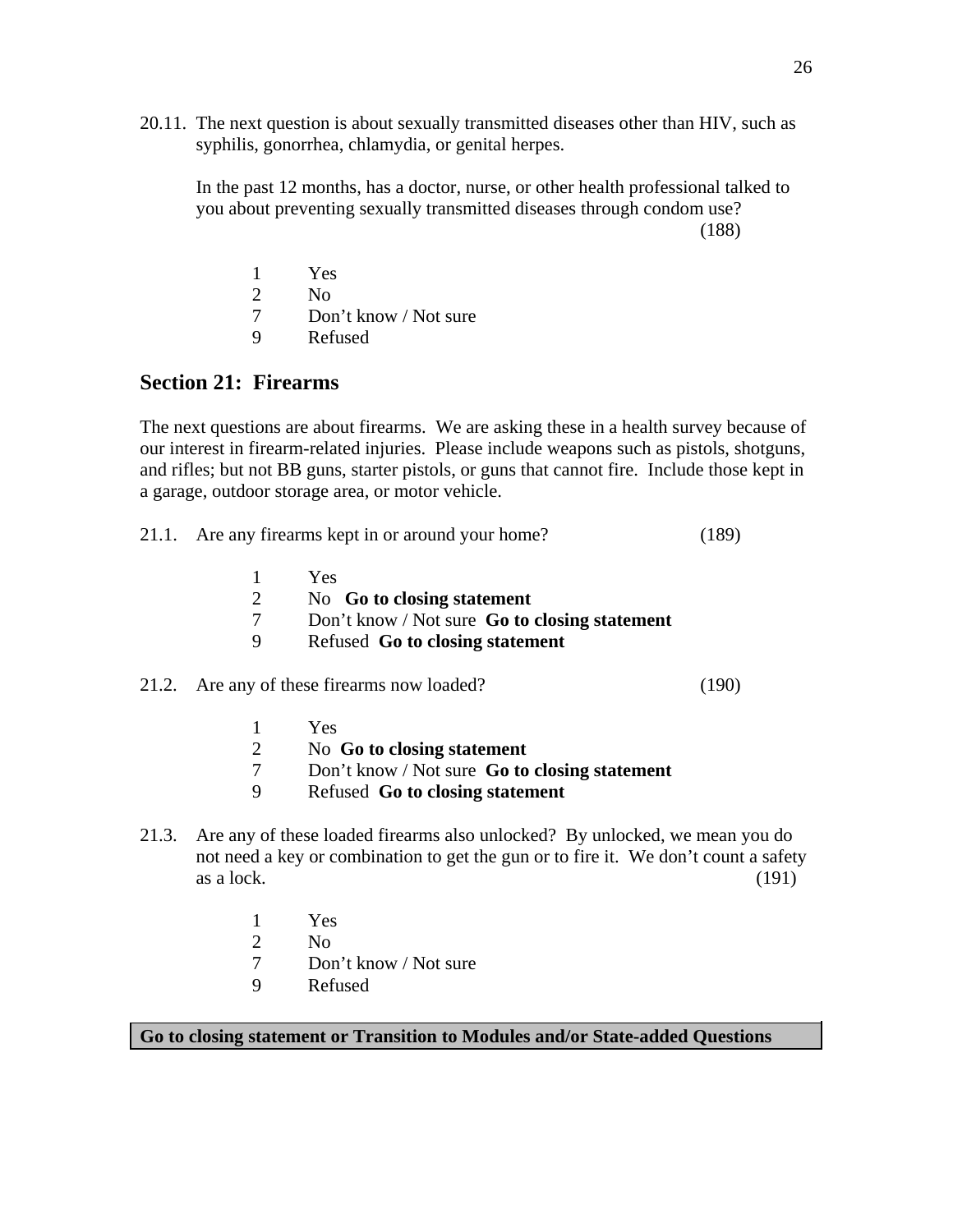## **Closing Statement**

That's my last question. Everyone's answers will be combined to give us information about the health practices of people in this state. Thank you very much for your time and cooperation.

**OR** 

## **Transition to Modules and/or State-added Questions**

Finally, I have just a few questions left about some other health topics.

## **Module 1: Diabetes**

To be asked following core Q10.1 if response is "Yes" (code=1).

| 1. |                                                                                                                                                                                                               | How old were you when you were told you have diabetes?                              | $(195-196)$ |  |  |
|----|---------------------------------------------------------------------------------------------------------------------------------------------------------------------------------------------------------------|-------------------------------------------------------------------------------------|-------------|--|--|
|    |                                                                                                                                                                                                               | Code age in years $[97 = 97$ and older]<br>9 8 Don't know / Not sure<br>9 9 Refused |             |  |  |
| 2. |                                                                                                                                                                                                               | Are you now taking insulin?                                                         | (197)       |  |  |
|    | 1                                                                                                                                                                                                             | Yes                                                                                 |             |  |  |
|    | $\mathbf{2}$                                                                                                                                                                                                  | N <sub>o</sub>                                                                      |             |  |  |
|    | 9                                                                                                                                                                                                             | Refused                                                                             |             |  |  |
| 3. | Are you now taking diabetes pills?                                                                                                                                                                            |                                                                                     | (198)       |  |  |
|    | $\mathbf{1}$                                                                                                                                                                                                  | Yes                                                                                 |             |  |  |
|    | $\overline{2}$                                                                                                                                                                                                | N <sub>o</sub>                                                                      |             |  |  |
|    | $\overline{7}$                                                                                                                                                                                                | Don't know / Not sure                                                               |             |  |  |
|    | 9                                                                                                                                                                                                             | Refused                                                                             |             |  |  |
| 4. | About how often do you check your blood for glucose or sugar? Include times<br>when checked by a family member or friend, but do not include times when<br>checked by a health professional.<br>$(199 - 201)$ |                                                                                     |             |  |  |
|    |                                                                                                                                                                                                               | Times per day                                                                       |             |  |  |
|    |                                                                                                                                                                                                               | $\frac{1}{2}$ $\frac{2}{3}$ $\frac{1}{2}$<br>Times per week                         |             |  |  |
|    |                                                                                                                                                                                                               | Times per month                                                                     |             |  |  |
|    |                                                                                                                                                                                                               | Times per year                                                                      |             |  |  |

- 8 8 8 Never
- 7 7 7 Don't know / Not sure
- 9 9 9 Refused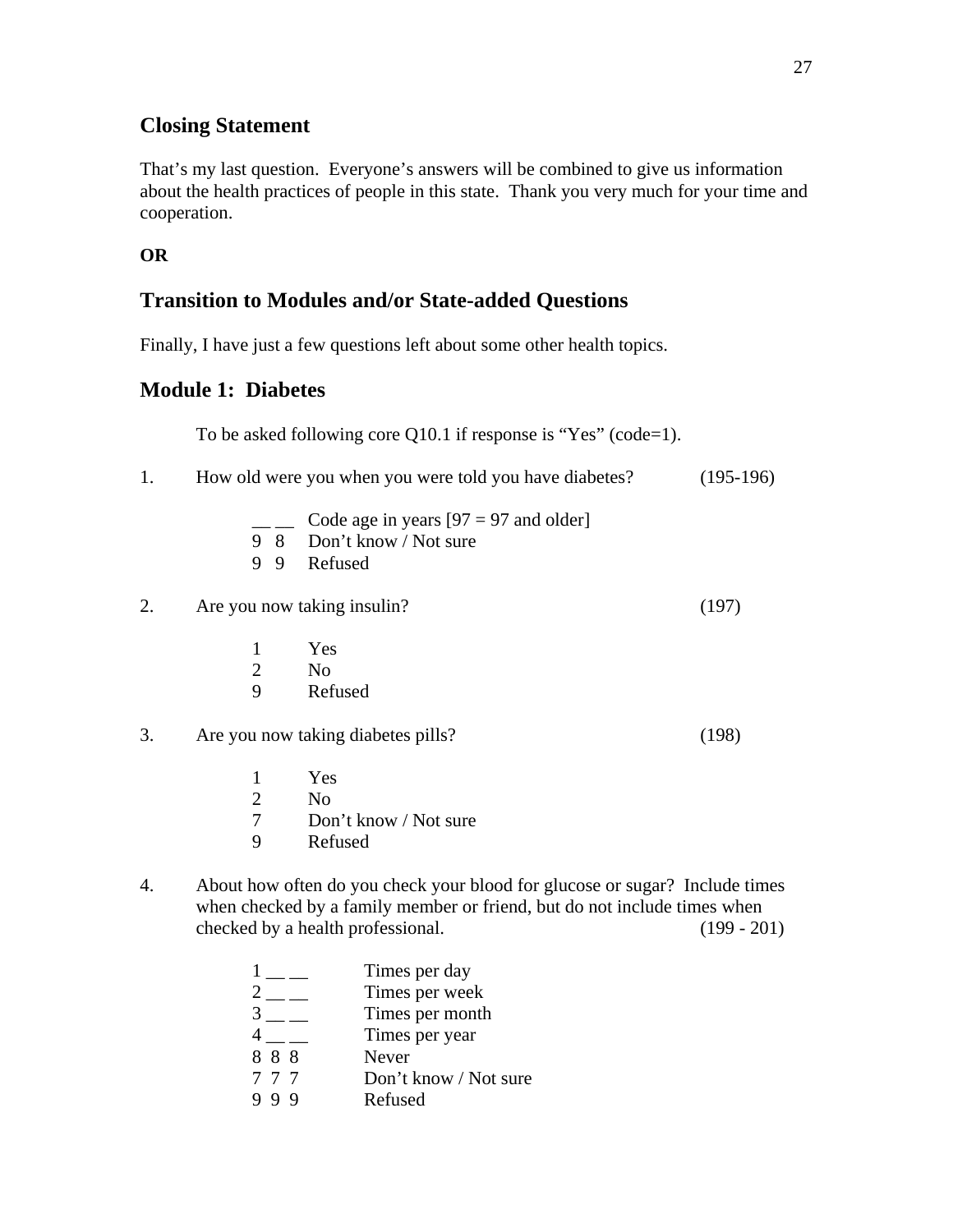5. About how often do you check your feet for any sores or irritations? Include times when checked by a family member or friend, but do not include times when checked by a health professional. (202 - 204)

|       | Times per day         |
|-------|-----------------------|
|       | Times per week        |
|       | Times per month       |
|       | Times per year        |
| 888   | Never                 |
| 5 5 5 | No feet               |
| 777   | Don't know / Not sure |
| - Q   | Refused               |
|       |                       |

- 6. Have you ever had any sores or irritations on your feet that took more than four weeks to heal? (205)
	- 1 Yes
	- 2 No
	- 7 Don't know / Not sure
	- 9 Refused
- 7. About how many times in the past 12 months have you seen a doctor, nurse, or other health professional for your diabetes? (206-207)
	- $\text{Number of times } [76 = 76 \text{ or more}]$
	- 8 8 None
	- 7 7 Don't know / Not sure
	- 9 9 Refused
- 8. A test for "A one C" measures the average level of blood sugar over the past three months. About how many times in the past 12 months has a doctor, nurse, or other health professional checked you for "A one C"? (208-209)
	- $\frac{1}{2}$  Number of times  $[76 = 76 \text{ or more}]$
	- 8 8 None
	- 9 8 Never heard of "A one C" test<br>7 7 Don't know / Not sure
	- Don't know / Not sure
	- 9 9 Refused

#### **If "no feet" to Q5, go to Q10**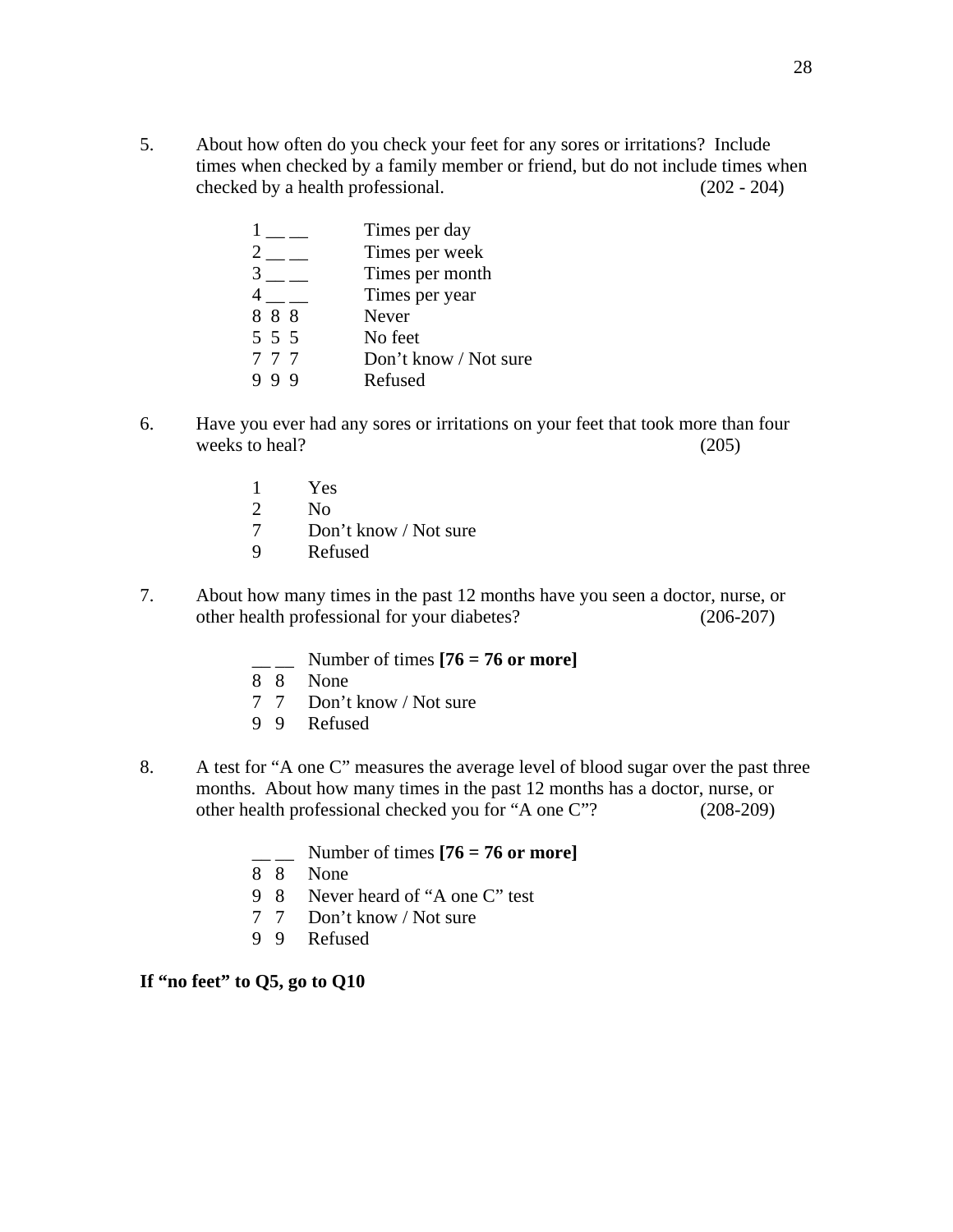- 9. About how many times in the past 12 months has a health professional checked your feet for any sores or irritations? (210-211)
	- $\frac{1}{2}$  Number of times  $[76 = 76 \text{ or more}]$
	- 8 8 None
	- 7 7 Don't know / Not sure
	- 9 9 Refused
- 10. When was the last time you had an eye exam in which the pupils were dilated? This would have made you temporarily sensitive to bright light. (212)

#### **Read only if necessary**:

- 1 Within the past month (anytime less than 1 month ago)
- 2 Within the past year (1 month but less than 12 months ago)<br>3 Within the past 2 years (1 year but less than 2 years ago)
- Within the past  $2$  years (1 year but less than  $2$  years ago)
- 4 2 or more years ago
- 8 Never
- 7 Don't know / Not sure
- 9 Refused
- 11. Has a doctor ever told you that diabetes has affected your eyes or that you had retinopathy? (213)
	- 1 Yes
	- 2  $N<sub>0</sub>$
	- 7 Don't know / Not sure
	- 9 Refused
- 12. Have you ever taken a course or class in how to manage your diabetes yourself?  $(214)$ 
	- 1 Yes
	- 2  $N<sub>0</sub>$
	- 7 Don't know / Not sure
	- 9 Refused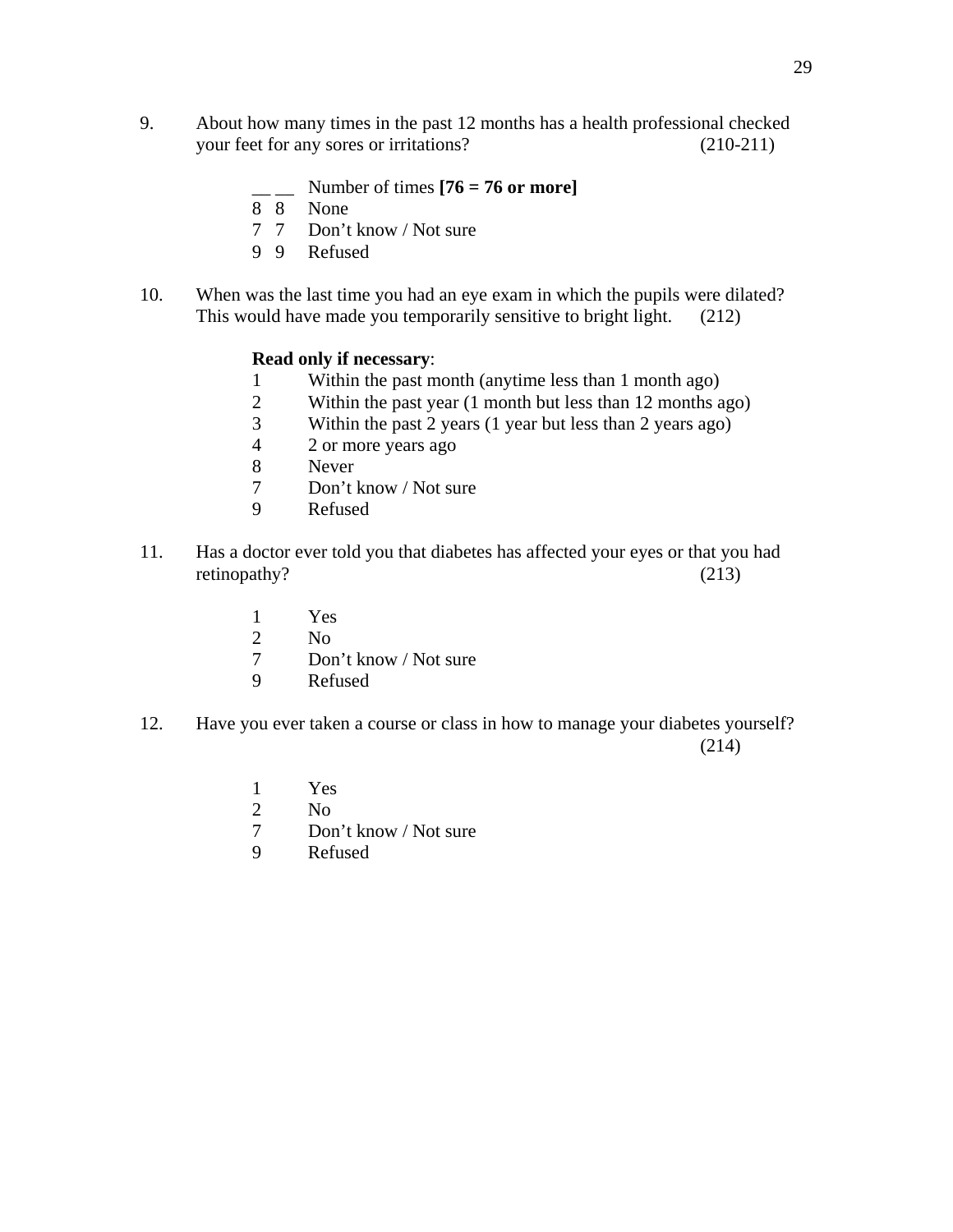## **Module 8: Influenza**

| $(254-255)$<br>At what kind of place did you get your last flu shot? |
|----------------------------------------------------------------------|
|----------------------------------------------------------------------|

### **Read only if necessary**

Would you say:

- 01 A doctor's office or health maintenance organization
- 02 A health department
- 03 Another type of clinic or health center [Example: a community health center]
- 04 A senior, recreation, or community center
- 05 A store [Examples: supermarket, drug store]
- 06 A hospital or emergency room
- 07 Workplace
- **or** 
	- 08 Some other kind of place
	- 77 Don't know
	- 99 Refused

## **Module 9: Adult Asthma History**

### **If "Yes" to core Q9.1, continue…**

Previously you said you were told by a doctor, nurse or other health professional that you had asthma.

- 1. How old were you when you were first told by a doctor or other health professional that you had asthma? (256-257)
	- $\_\_\_\$  Age in years 11 or older [96 = 96 and older]
	- 9 7 Age 10 or younger
	- 9 8 Don't know / Not sure
	- 9 9 Refused

### **If "Yes" to Core Q9.2, continue…**

- 2. During the past 12 months, have you had an episode of asthma or an asthma attack? (258)
	- 1 Yes
	- 2 No
	- 7 Don't know / Not sure
	- 9 Refused
- 3. During the past 12 months, how many times did you visit an emergency room or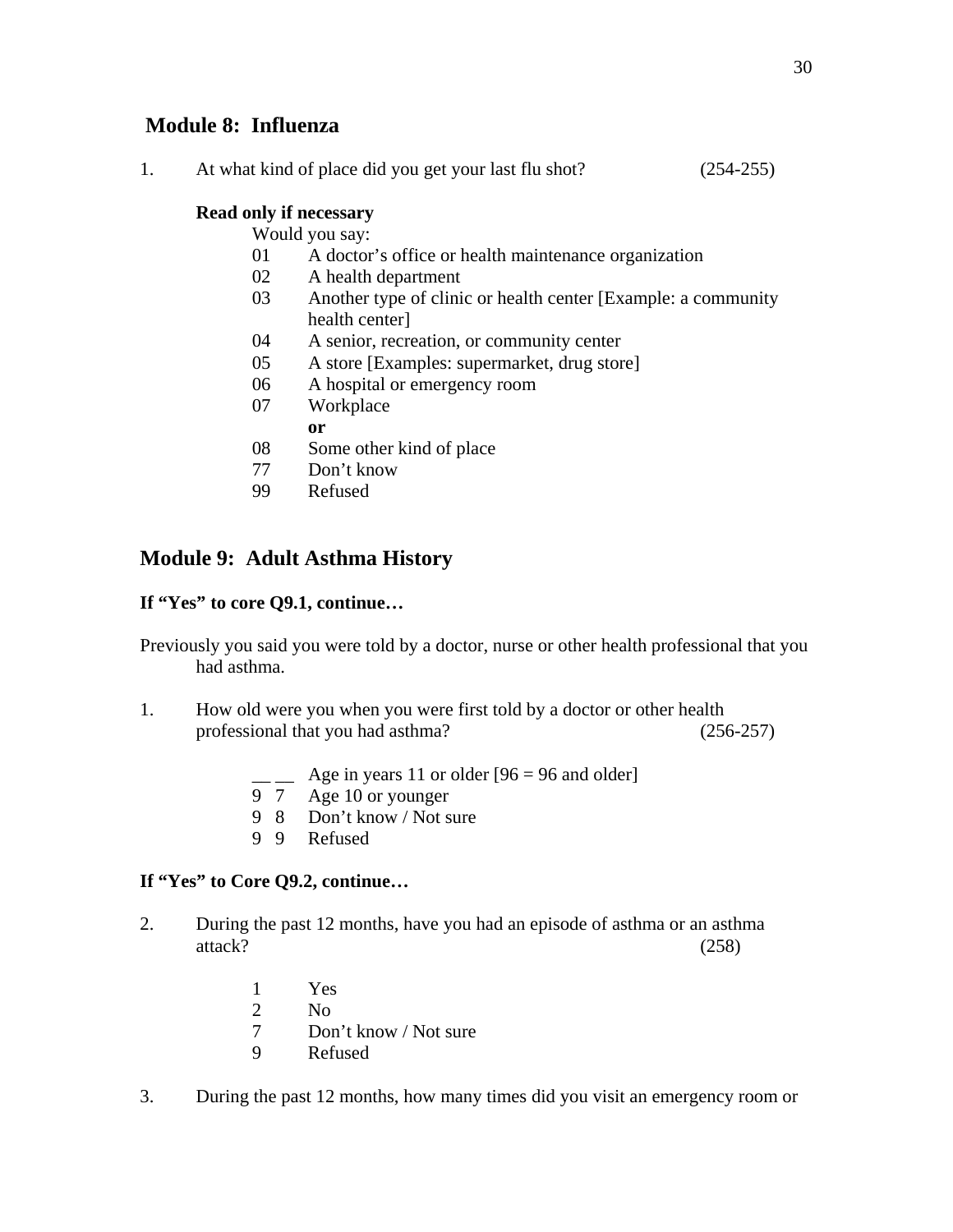- Number of visits  $[87 = 87$  or more]
- 8 8 None
- 9 8 Don't know / Not sure
- 9 9 Refused
- 4. [If one or more visits to Q3, fill in (Besides those emergency room visits.)] During the past 12 months, how many times did you see a doctor, nurse or other health professional for urgent treatment of worsening asthma symptoms?

(261-262)

- \_\_ \_\_ Number of visits **[87 = 87 or more]**
- 8 8 None
	- 9 8 Don't know / Not sure
	- 9 9 Refused
- 5. During the past 12 months, how many times did you see a doctor, nurse or other health professional for a routine checkup for your asthma? (263-264)
	- $\frac{1}{2}$  Number of visits  $[87 = 87 \text{ or more}]$
	- 8 8 None
	- 9 8 Don't know / Not sure
	- 9 9 Refused
- 6. During the past 12 months, how many days were you unable to work or carry out your usual activities because of your asthma? (265-267)

|     | Number of days        |
|-----|-----------------------|
| 888 | None                  |
| 777 | Don't know / Not sure |
| 999 | Refused               |

7. Symptoms of asthma include cough, wheezing, shortness of breath, chest tightness and phlegm production when you don't have a cold or respiratory infection. During the past 30 days, how often did you have any symptoms of  $\alpha$ asthma? (268)

Please read: Would you say?

- 8 Not at any time **Go to Q9**
- 1 Less than once a week
- 2 Once or twice a week
- 3 More than 2 times a week, but not every day
- 4 Every day, but not all the time
- **or** 
	- 5 Every day, all the time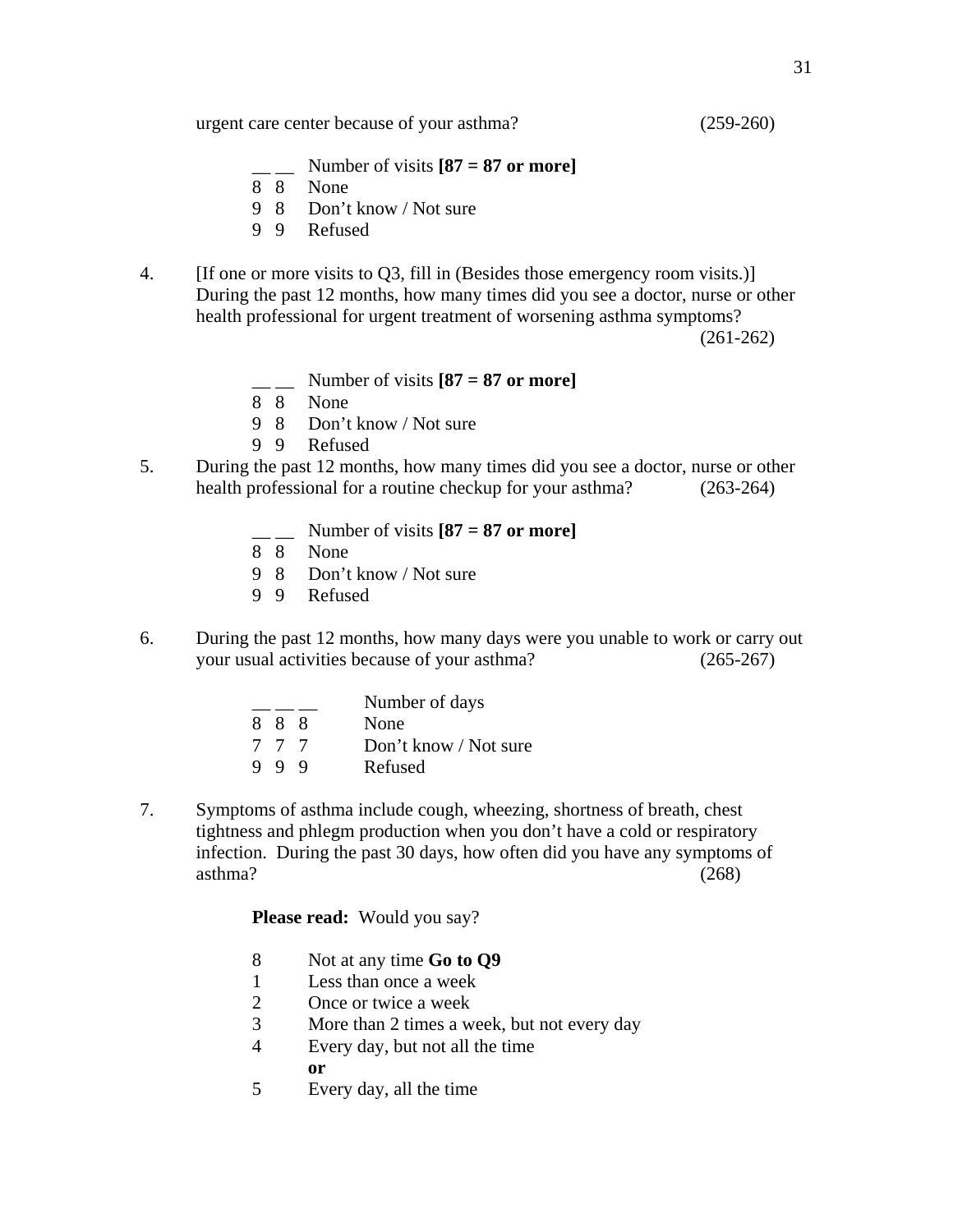#### **Do not read**

- 7 Don't know / Not sure
- 9 Refused
- 8. During the past 30 days, how many days did symptoms of asthma make it difficult for you to stay asleep? (269)

Would you say? **Please read**

- 8 None
- 1 One or two
- 2 Three to four
- 3 Five
- 4 Six to ten
- **or** 
	- 5 More than ten
		- **Do not read**
	- 7 Don't know / Not sure
	- 9 Refused
- 9. During the past 30 days, how often did you take asthma medication that was prescribed or given to you by a doctor? This includes using an inhaler.

(270)

### **Please read**

Would you say?

- 8 Didn't take any
- 1 Less than once a week
- 2 Once or twice a week
- 3 More than 2 times a week, but not every day
- 4 Once every day

#### **or**

- 5 Two or more times every day **Do not read**
- 7 Don't know / Not sure
- 9 Refused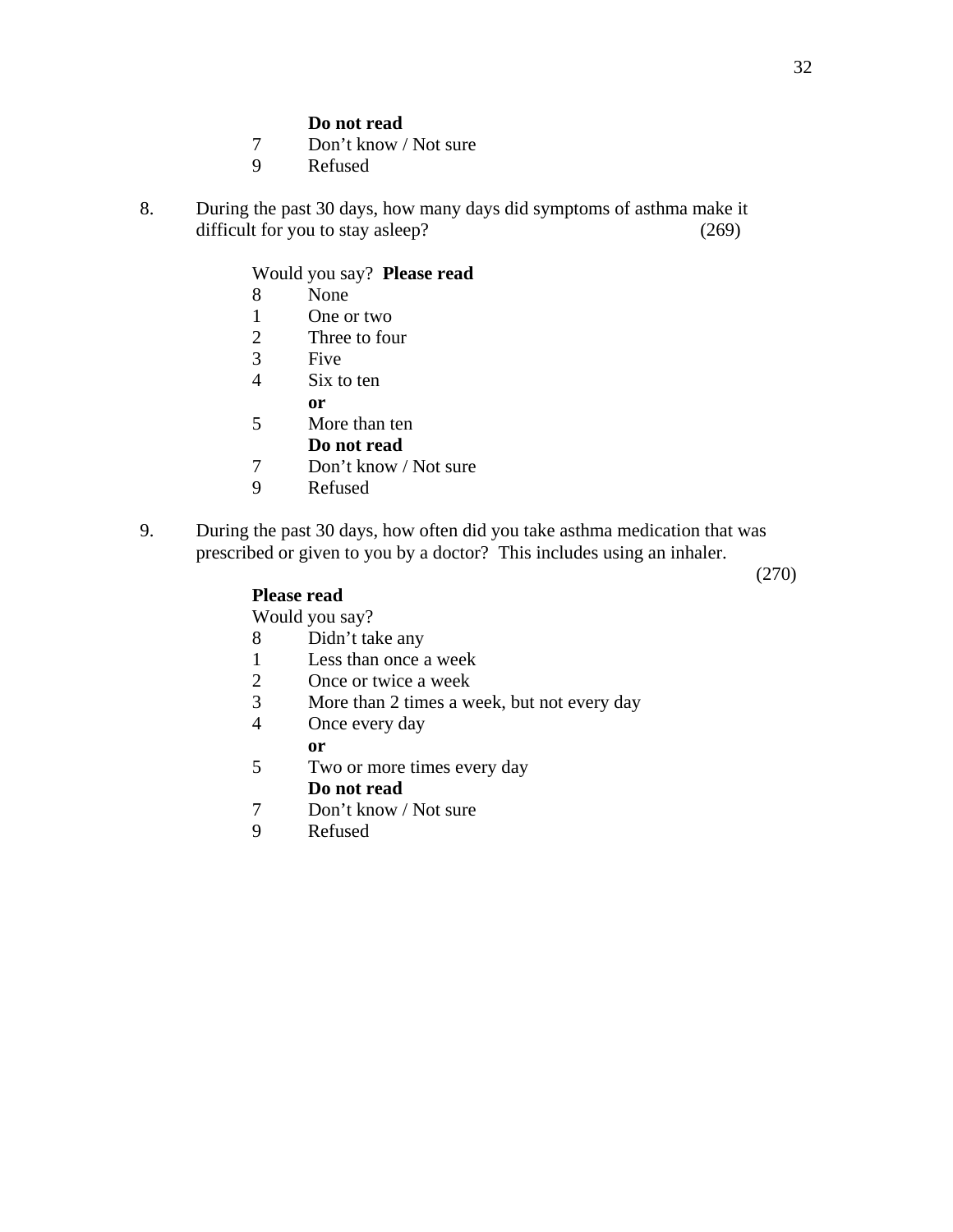### **Module 10: Childhood Asthma**

 **If response to core Q13.6 is '88' (none) or '99' (refused) go to next module.** 

- 1. Earlier you said there were **[fill in number from core Q13.6]** children age 17 or younger living in your household. How many of these children have ever been diagnosed with asthma? (271-272)
- $\frac{1}{\sqrt{2}}$  Number of children
- 8 8 None **Go to next module**
	- 7 7 Don't know / Not sure **Go to next module**
	- 9 9 Refused **Go to next module**
- 2. **[Fill in** *(Does this child/How many of these children)* **from Q1]** still have asthma?

### **If only one child from Q1 and response is "Yes" to Q2, code '01'. If response is "No", to Q2 code '88'.** (273-274)

- \_ Number of children
- 8 8 None
- 7 7 Don't know / Not sure
- 9 9 Refused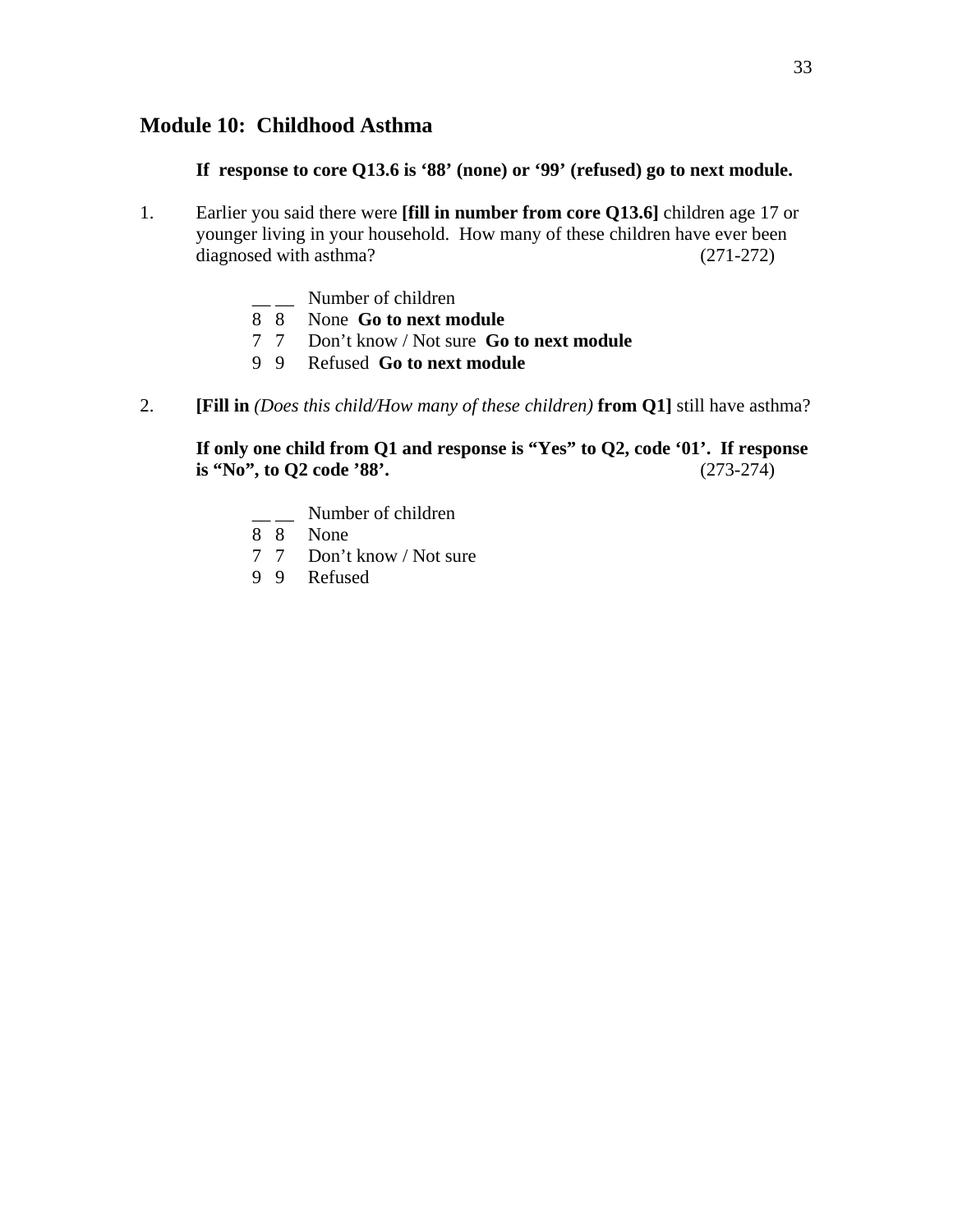### **STATE ADDED QUESTIONS**

### **Ask everyone**

- 2. Which of the following best describes the water that you drink at home **most often**?
	- (361)

### **Please read**

- 1 Unfiltered tap water
- 2 Filtered tap water
- 3 Bottled or vended water
- 4 Water from another source

### **Do not read**

- 7 Don't know / Not sure
- 9 Refused
- 3. During the past 12 months, on how many days were pesticides, sprays, or chemicals applied inside your home to kill bugs, mice, or other pests?

### (362-364)

**Note: Include pesticide powders, but do not include pest traps, pest strips, or herbal treatments.** 

### **Note: If response is '777' probe for approximate number of days**

- Number of days
- 888 None
- 777 Don't know / Not sure
- 999 Refused
- T1. Which statement best describes the rules about smoking inside your home? (365)

### **Please read**

- 1 Smoking is not allowed anywhere inside your home
- 2 Smoking is allowed in some places or at some times
- 3 Smoking is allowed anywhere inside your home **Or**
- 4 There are no rules about smoking inside your home

## **Do not read**

- 7 Don't know / Not sure
- 9 Refused

## **If response to core Q7.2 is "1 or 2," continue.**

The next questions are about interactions you might have had with a doctor, nurse, or other health professional.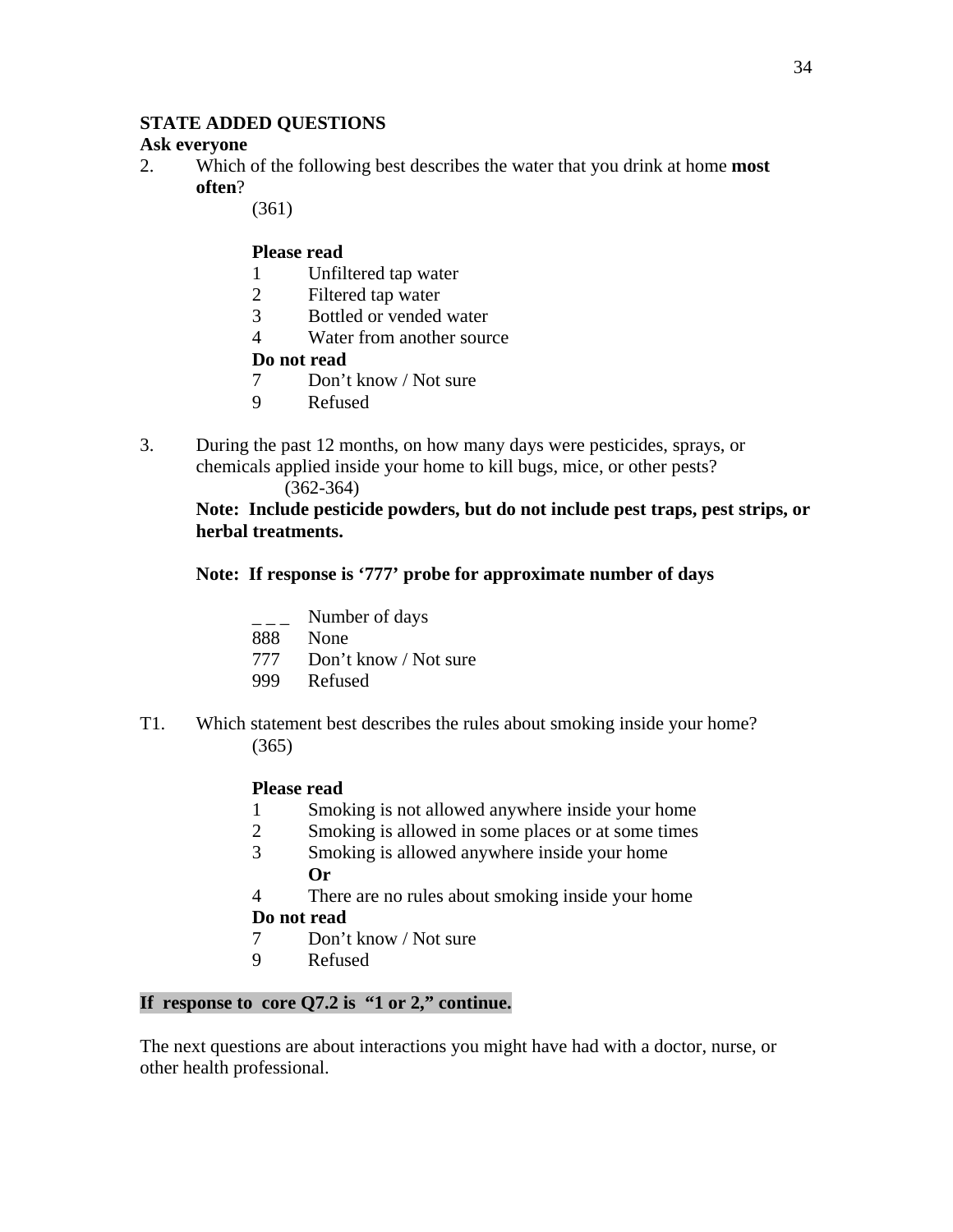T2. In the past 12 months, how many times have you seen a doctor, nurse or other health professional to get any kind of care for yourself?

(491-492)

- Number of visits  $(01-76)$
- 88 None
- 77 Don't know / Not sure
- 99 Refused
- T3. In the past 12 months, on how many visits were you advised to quit smoking by a doctor or other health provider?

(367-368)

 $\_\_$  Number of visits (01-76) 88 None 77 Don't know / Not sure 99 Refused

#### **Ask everyone**

T4 What is the country of your birth? (369)

1.the United State, state of Hawaii

2.in the United States but not in the state of Hawaii

3.outside the United States

4. don't know

5. refused

If answer to T4 is 3,

T5. How long have you been in the United States? (370-371)

- $\frac{1}{2}$  Years if stay in the US (01-76)
	- 88 Less than one year
	- 77 Don't know / Not sure
	- 99 Refused

### **Module 21: Fruit and Vegetables**

Ask everyone

These next questions are about the foods you usually eat or drink. Please tell me how often you eat or drink each one, for example, twice a week, three times a month, and so forth. Remember, I am only interested in the foods **you** eat. Include all foods **you** eat, both at home and away from home.

1. How often do you drink fruit juices such as orange, grapefruit, or tomato? (372-374)

> $1\_\_$  Per day  $2$  <u>Per</u> week 3<sup>\_</sup> Per month 4 Per year 5 5 Never 7 7 Don't know / Not sure 9 9 Refused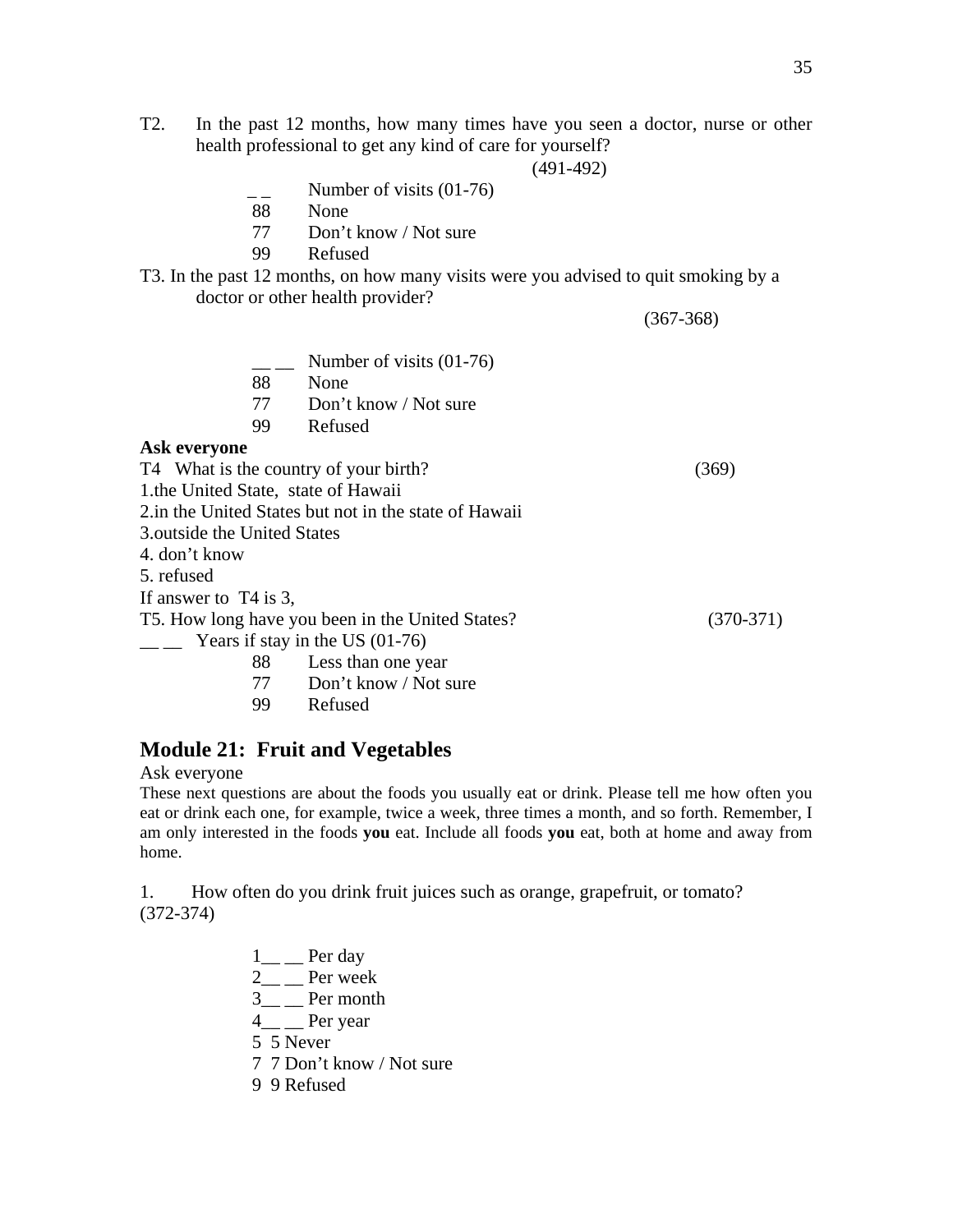(375-377)

- 2. Not counting juice, how often do you eat fruit?
	- $1$ <sub>—</sub> Per day  $2$ <sub>—</sub> Per week  $3$ <sub>—</sub> Per month  $4\_\_$  Per year 555 Never 777 Don't know / Not sure 999 Refused
- 3. How often do you eat green salad?
	- $1$ <sub>—</sub> Per day  $2$ <sub>—</sub> Per week  $3\_\_$  Per month 4\_\_ \_\_ Per year 555 Never 777 Don't know / Not sure 999 Refused

4. How often do you eat potatoes not including French fries, fried potatoes, or potato chips?

- $1\_\_$  Per day  $2\_\_$  Per week  $3$ <sub>—</sub> Per month 4\_\_ \_\_ Per year 555 Never 777 Don't know / Not sure 999 Refused
- 5. How often do you eat carrots?
	- $1\_\_$  Per day  $2 \_\_$  Per week  $3$ <sub>\_\_</sub> Per month 4\_\_ \_\_ Per year 555 Never 777 Don't know / Not sure 999 Refused

(384-386)

(378-380)

(381-383)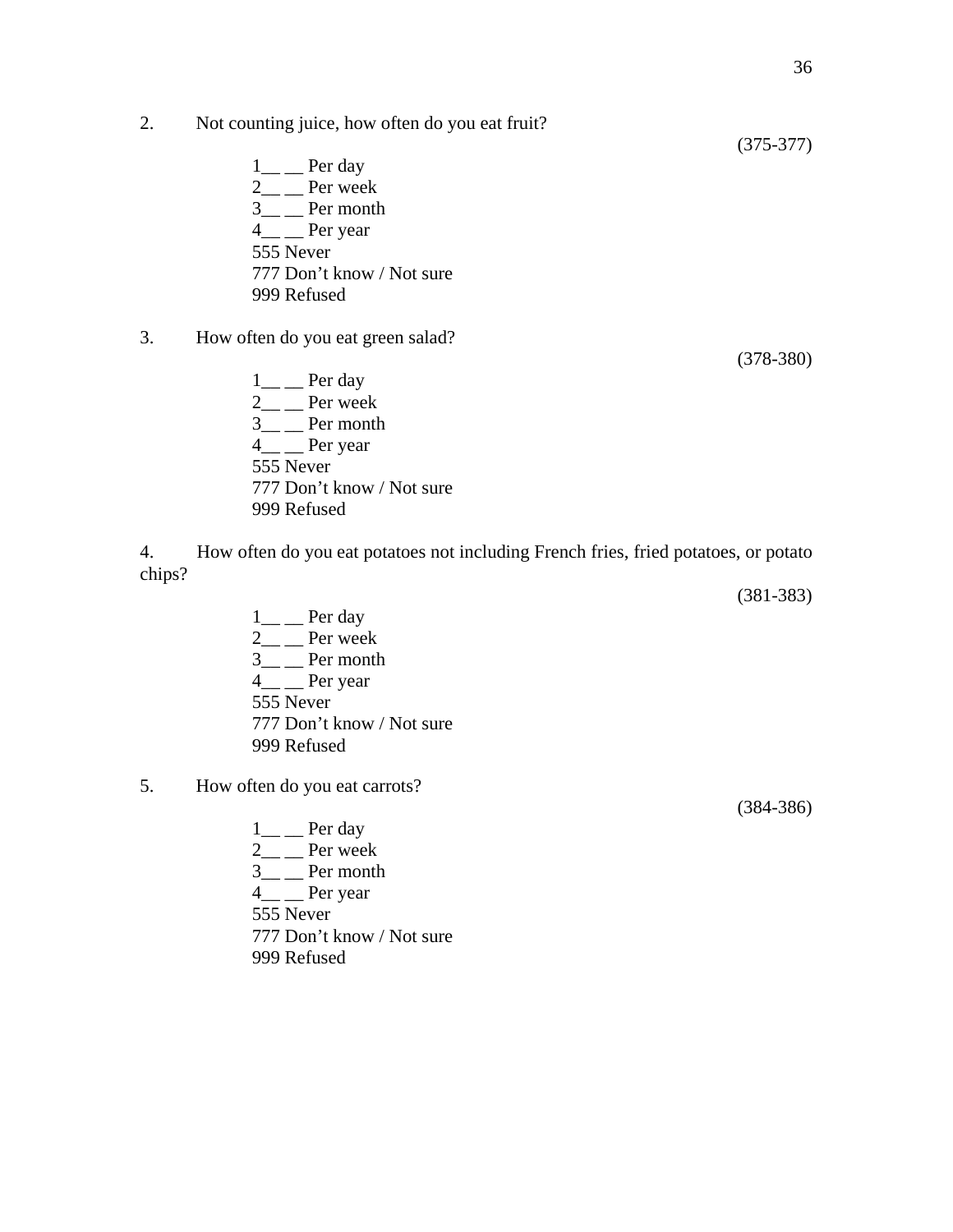6. Not counting carrots, potatoes, or salad, how many servings of vegetables do you usually eat? (Example: A serving of vegetables at both lunch and dinner would be two servings.)

(387-389)

 $1\_\_$  Per day 2<sub>\_\_</sub> \_\_ Per week  $3$ <sub>—</sub> Per month 4\_\_ \_\_ Per year 555 Never 777 Don't know / Not sure 999 Refused

## **Module 22: Weight control**

Start with asking everyone 22.1. Are you now trying to lose weight?

(392)

(393)

- 1 Yes **[Go to Q22.3]** 2 No
- 
- 7 Don't know / Not sure
- 9 Refused

22.2.Are you now trying to maintain your current weight that is to keep from gaining weight?  $(301)$ 

|   |                                       | (721) |
|---|---------------------------------------|-------|
|   | Yes                                   |       |
|   | No $[G0 to Q22.5]$                    |       |
|   | Don't know / Not sure $[G0 to Q22.5]$ |       |
| Q | Refused $[G0 to Q22.5]$               |       |
|   |                                       |       |

### 22.3. Are you eating either fewer calories or less fat to...

lose weight? **[if "Yes" to Q22.1]** keep from gaining weight? **[If "Yes", to Q22.2]** 

### **Probe for which:**

- 1 Yes, fewer calories
- 2 Yes, less fat
- 3 Yes, fewer calories and less fat
- 4 No
- 7 Don't know / Not sure
- 9 Refused
- 22.4. Are you using physical activity or exercise to ….

lose weight? **[If "Yes" to Q22.1]**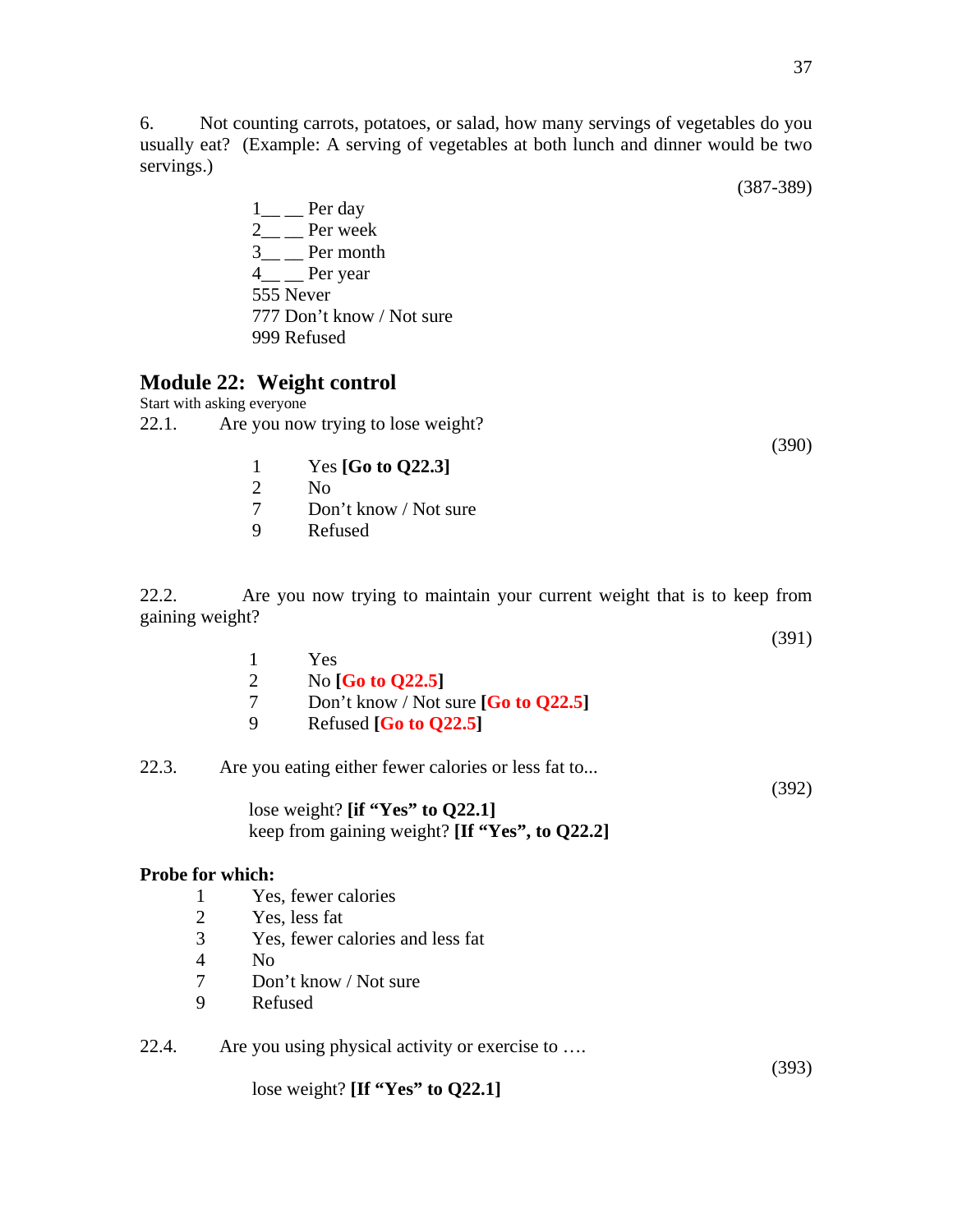keep from gaining weight? **[If "Yes" to Q22.2]**

- 1 Yes
- 2 No
- 7 Don't know / Not sure
- 8 Refused

22.5. In the past 12 months, has a doctor, nurse or other health professional given you advice about your weight?

#### **Probe for which:**

- 1 Yes, lose weight
- 2 Yes, gain weight
- 3 Yes, maintain current weight
- 4 No
- 7 Don't know / Not sure
- 9 Refused

### 22.6 How much would you like to weigh?

(491-493)

(394)

 $\_\_\_\_\_\_\_\_\$  Weight pounds 7 7 7 Don't know / Not sure 9 9 9 Refused

## **Module 23: Physical Activity**

#### **If "employed" or "self-employed" to core Q13.8 continue, otherwise go to Q23.2.**

23.1. When you are at work, which of the following best describes what you do? Would you say?

(395)

*If respondent has multiple jobs, include all jobs*  **Please read:** 

- 1 Mostly sitting or standing 3 Mostly heavy labor or physically demanding work **Do not read:**
	- 7 Don't know / Not sure
	- 9 Refused

 *We are interested in two types of physical activity – vigorous and moderate. Vigorous activities cause large increases in breathing or heart rate while moderate activities cause small increases in breathing or heart rate.* 

23.2. Now, thinking about the moderate activities you do [**fill in** (when you are not working,) **if "employed" or self-employed"**] in a usual week, do you do moderate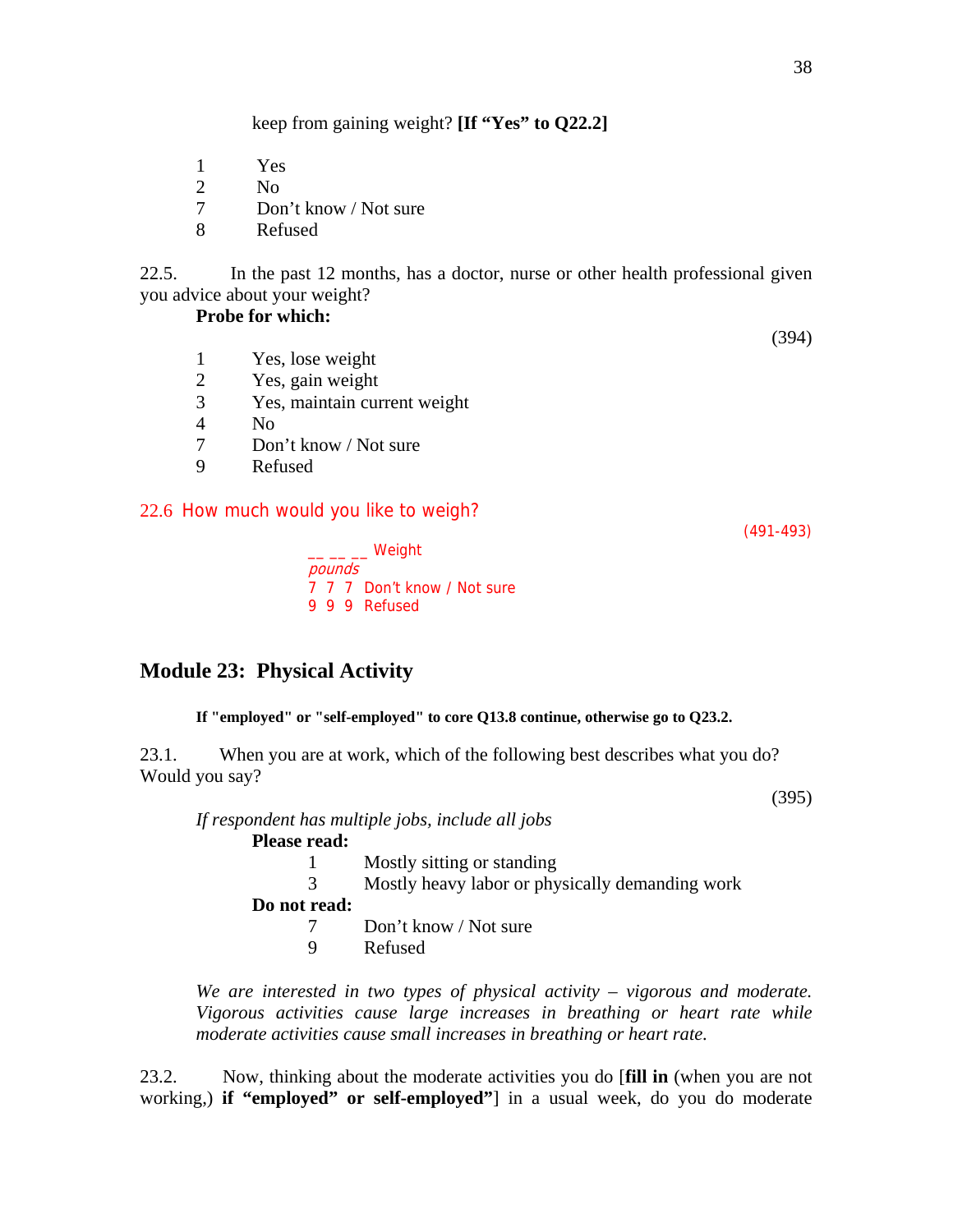activities for at least 10 minutes at a time, such as brisk walking, bicycling, vacuuming, gardening, or anything else that causes some increase in breathing or heart rate?

(396)

1 Yes 2 No **[Go to Q23.5]** 7 Don't know / Not sure **[Go to Q23.5]** 9 Refused **[Go to Q23.5]** 

23.3. How many days per week do you do these moderate activities for at least 10 minutes?

(397-398)

 $\equiv$   $\equiv$  Days per week 7 7 Don't know / Not sure **[Go to Q23.5]** 8 8 Do not do any moderate physical activity for at least 10 minutes **at a time [Go to Q 23.5.]**  9 9 Refused **[Go to Q23.5]** 

23.4. On days when you do moderate activities for at least 10 minutes at a time, how much total time per day do you spend doing these activities?

(399-401)

- :\_\_\_\_\_\_\_ Hours and minutes per day
- 7 7 7 Don't know / Not sure
- 9 9 9 Refused

23.5. Now, thinking about the vigorous activities you do [**fill in** (when you are not working) **if "employed" or "self-employed"**] in a usual week, do you do vigorous activities for at least 10 minutes at a time, such as running, aerobics, heavy yard work, or anything else that causes large increases in breathing or heart rate?

(402)

- 1 Yes
- 2 No **[Go to next module]**
- 7 Don't know / Not sure **[Go to next module]**
- 9 Refused **[Go to next module]**

23.6. How many days per week do you do these vigorous activities for at least 10 minutes at a time?

(403-404)

<sub>\_\_</sub> Days per week

7 7 Don't know / Not sure **[Go to next module]** 

8 8 Do not do any vigorous physical activity for at least 10 minutes at a time

**[Go to next module]**

9 9 Refused **[Go to next module]** 

23.7. On days when you do vigorous activities for at least 10 minutes at a time, how much total time per day do you spend doing these activities?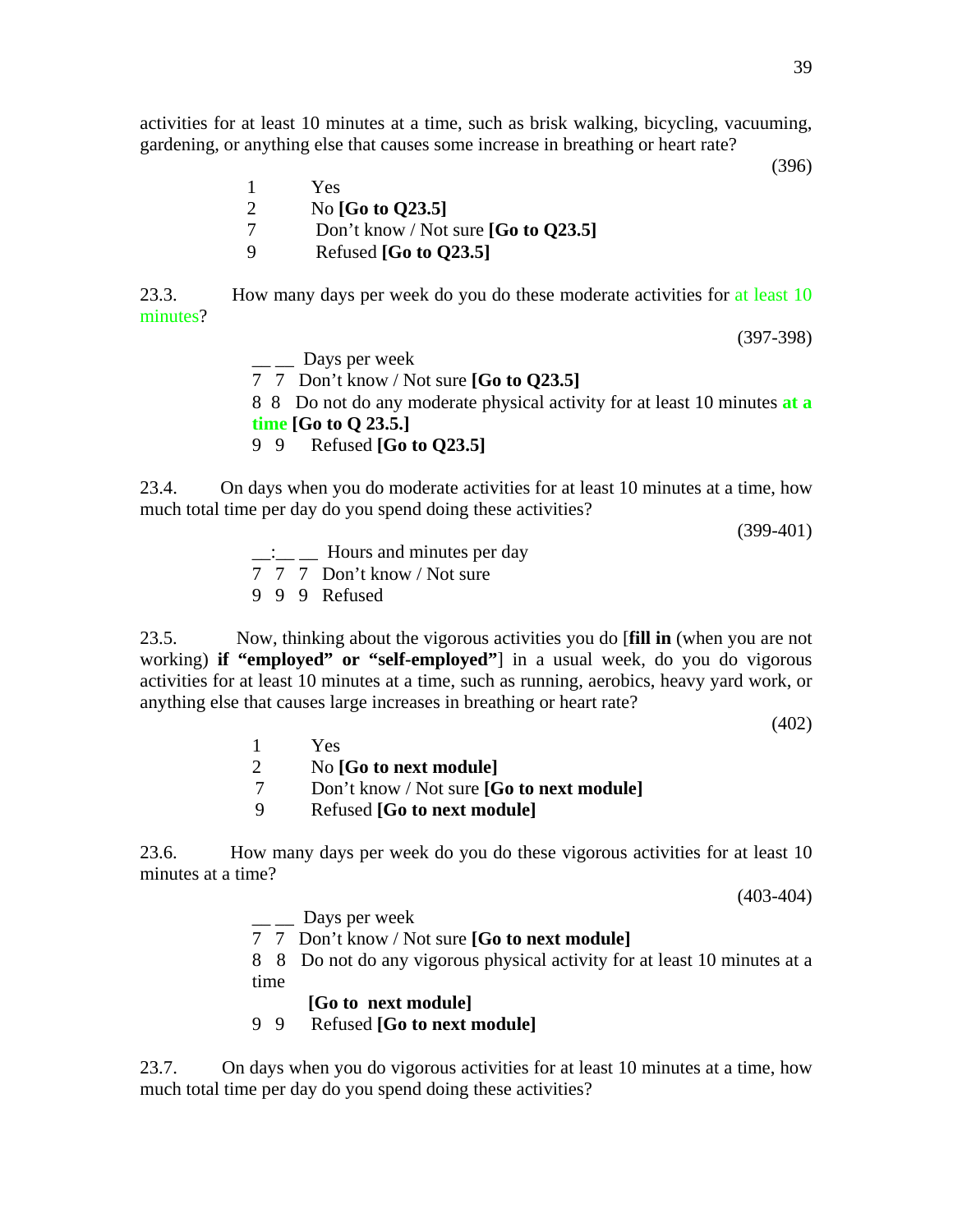(405-407)

 $\frac{1}{\sqrt{2}}$  Hours and minutes per day

- 7 7 7 Don't know / Not sure
- 9 9 9 Refused

### **Next Module**

ISLAND. What island do you live in? **(408)**

Islandcode 1=Oahu 2=Hawaii 3=Kauai 4=Maui 5=Molokai 6=Lanai

ZIPCODE. What is your residential zip code? **(409-413)** 

 $-$ 

SIRACE. Which one or more of the following would you say is your ethnicity?

### **(Check all that apply) (414-421)**

*Accept four answers.* Read only when necessary.

- Caucasian (includes European, German, Irish, Italian, English)
- Hawaiian
- Chinese
- Filipino
- Japanese
- Korean
- Samoan
- Black
- American Indian/Alaska Native/Eskimo/Inuit
- Vietnamese
- Asian Indian
- Portuguese
- Guamanian/Chamorro
- Puerto Rican
- Mexican
- Tongan
- Laotian
- Cambodian
- Malaysian
- Fijian
- Micronesian
- Other Asian (specify) *record the specified in* **(422-441)**
- Other (specify) *record the specified in* **(422-441)**

### **Do not read**

24 Don't know/not sure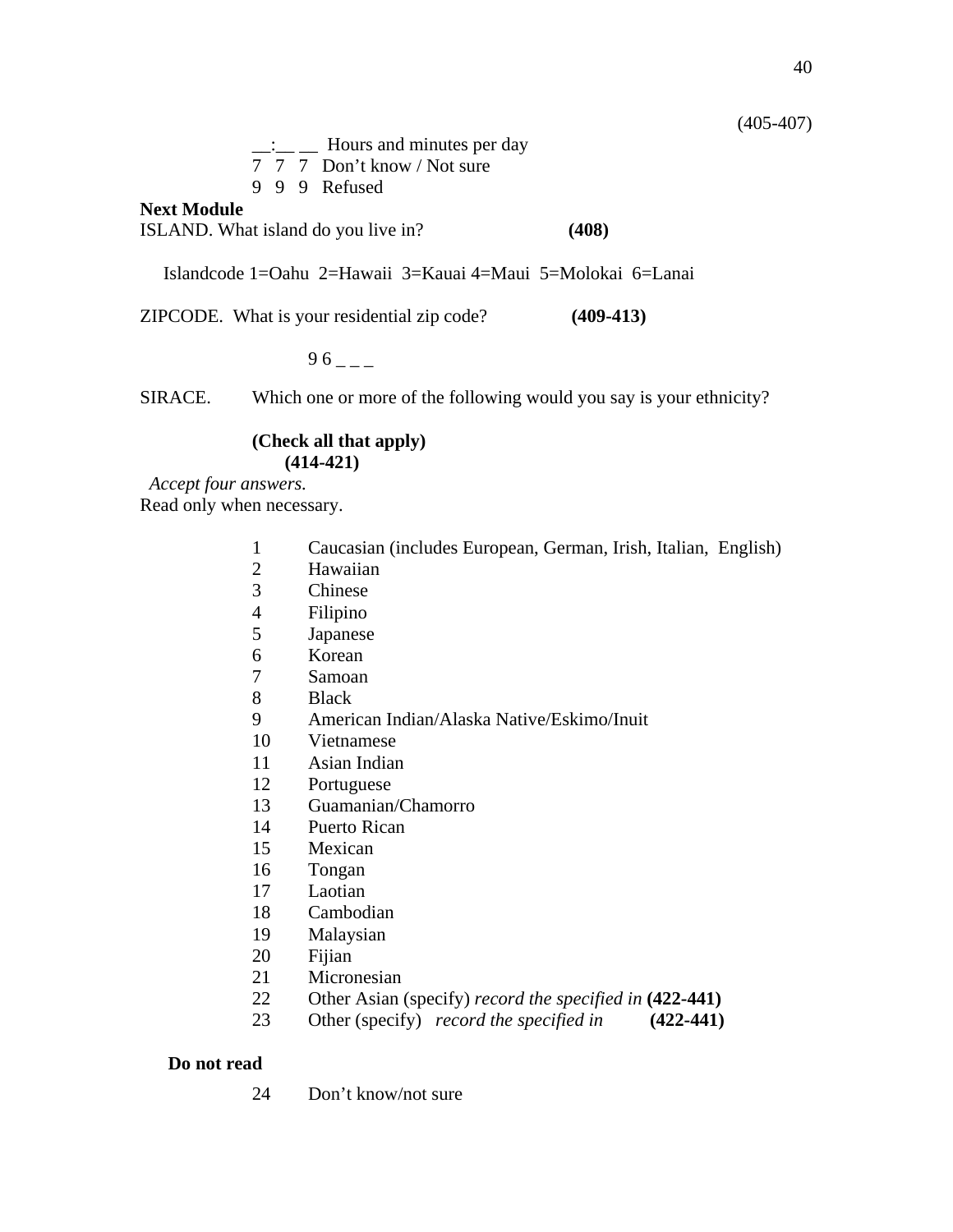- 25 Refused
- 26 No additional choices

### **SI\_OTH Populated for respondents who answered "other" or "other Asian" to self-identified race <SIRACE>** (**422-441**)

#### **Siracebest**:

For those who mentioned more than one ethnicity.

Which one of these groups would you say best represents your ethnicity? Read only when necessary. (442-443)

- Caucasian (includes European, German, Irish, Italian, English)
- Hawaiian
- Chinese
- Filipino
- Japanese
- Korean
- Samoan
- Black
- American Indian/Alaska Native/Eskimo/Inuit
- Vietnamese
- Asian Indian
- Portuguese
- Guamanian/Chamorro
- Puerto Rican
- Mexican
- Tongan
- Laotian
- Cambodian
- Malaysian
- Fijian

- Micronesian
- Other Asian (specify) record the specified in **(444-463)**
- Other (specify) record the specified in **(444-463)**

## **Do not read**

- 24 Don't know/not sure
- 25 Refused
- No additional choices

**siracebestothers:** Populated for respondents who answered "other" or 'other Asian' as one of the four races of their mother **(444-463)**

#### **Additional asthma questions**

**If yes (code 1) in question 9.1 else go to SAQ intimate partner violence**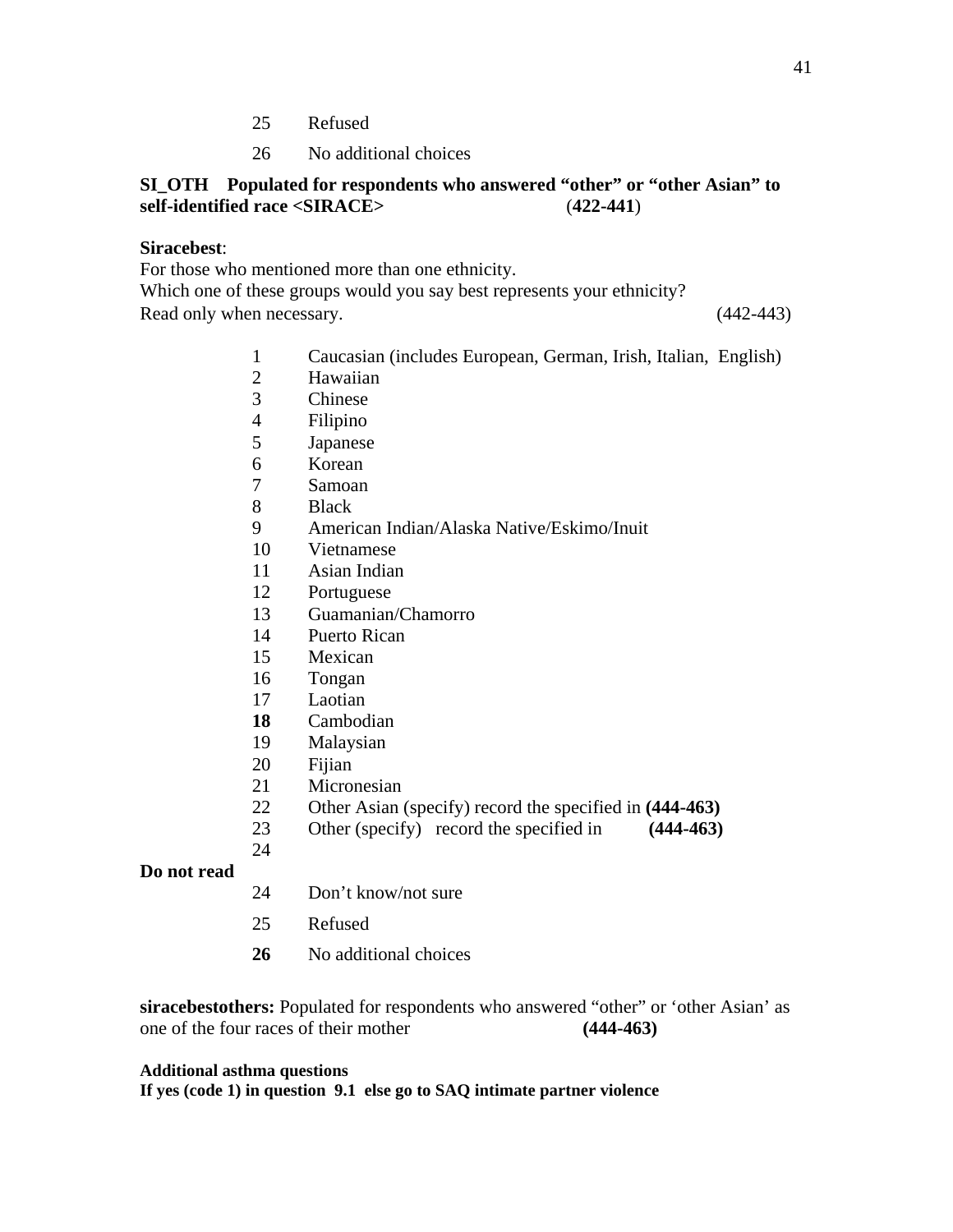**Lead-in statement: "Previously you said you were told by a health professional that you had asthma."** 

2. Were you ever told by a doctor or other medical person that your asthma was related to any job you ever had? (464)

**If "no"ask:"Have you ever held a job outside the home?"**  (Prompt not used in CA)

1 YES 2 NO

- 3 Never worked outside the home. **GO TO Section "\_\_"**
- 7 Don't Know/Not Sure
- 9 Refused
- 3. Did you ever tell a doctor or other medical person that your asthma was related to any job you ever had? (465)
	- 1 YES
	- 2 NO
	- 7 Don't Know/Not Sure
	- 9 Refused

### SAQ Intimate Partner Violence

Ask everyone

SIPV1. Looking back on your childhood, did you ever have bruises, cuts, welts, a black eye, or broken bones as a result of being hit, slapped, punched, shoved, kicked, or otherwise physically hurt by an adult?

(466)

 $1=Yes$  $2=N<sub>0</sub>$ 7=Don't Know/Not Sure 9=Refused

SIPV2. As a child, did you ever see or hear one of your parents or guardians being hit, slapped, punched, shoved, kicked or otherwise physically hurt by his/her spouse or partner?

(467)

 $1=Yes$  $2=N<sub>0</sub>$ 7=Don't Know/Not Sure 9=Refused

> *Now I'd like to ask you: some questions about violence by an intimate partner. An intimate partner is a current or ex-husband or wife, current or ex-boyfriend or girlfriend, or a current or former partner (the term partner here includes all of the*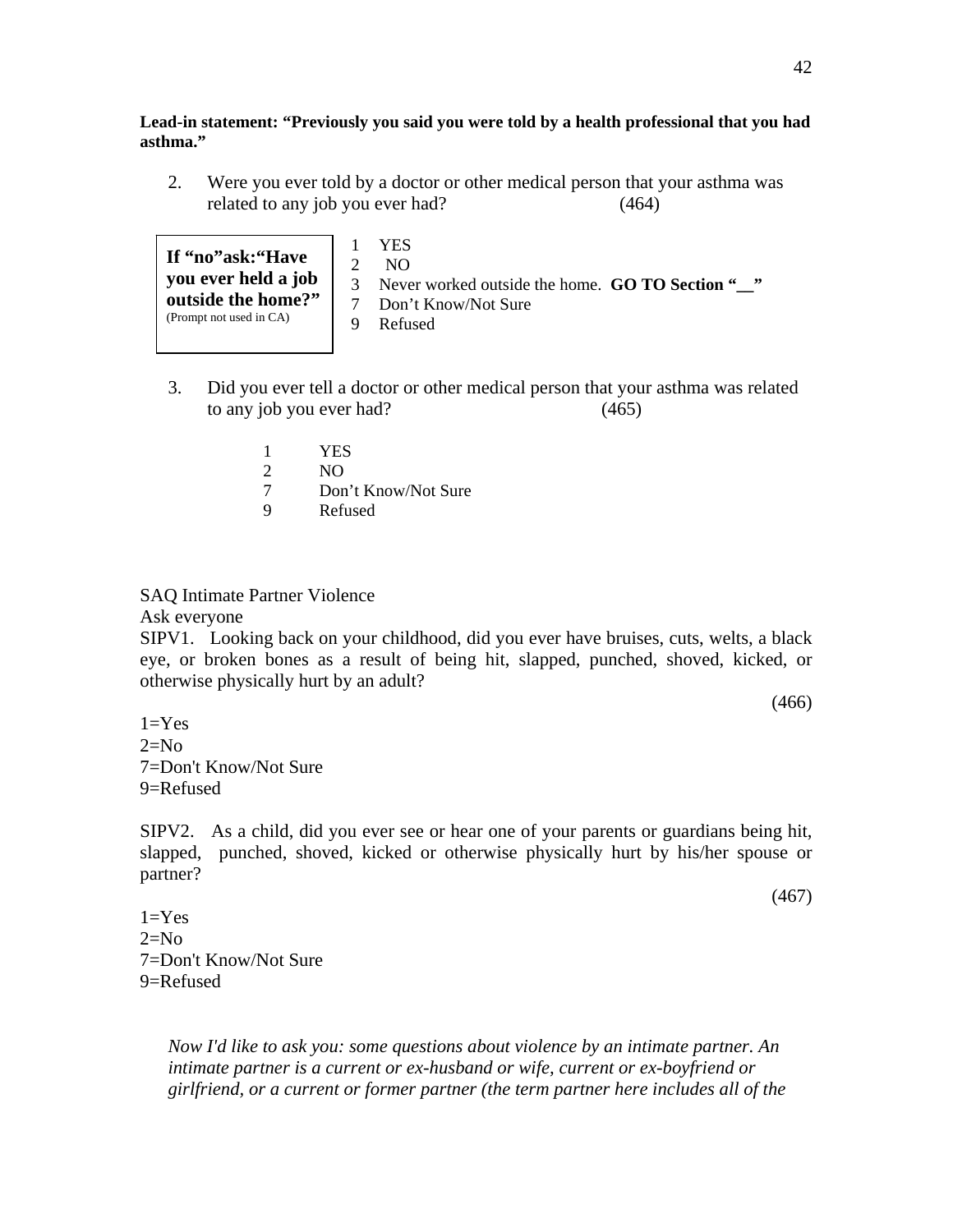*above, but also means "in a 'steady' romantic relationship, who may or may not be living with you"). Intimate partner violence includes physical violence (such as hitting, slapping, punching, shoving, pushing, choking, shaking, kicking, etc.), sexual violence (being forced to participate in a sex act against one's will), and emotional abuse (putting a person down, calling names, trying to control behavior-- such as what a person ""hears, where he or she goes, or not allowing contact with family or friends, statements that make one afraid of their life or safety.).*

SIPV3. In the past twelve months, have you been a victim of physical or sexual violence and/or emotional abuse by an intimate partner?

#### **Answer all that applies**

| $1 = Yes$ , I have been the victim of physical violence                                                                                        | (468) |
|------------------------------------------------------------------------------------------------------------------------------------------------|-------|
| $2 = Yes$ , I have been the victim of sexual violence                                                                                          | (469) |
| $3 = Yes$ , I have been the victim of emotional abuse                                                                                          | (470) |
| $4 = No$                                                                                                                                       |       |
| $7. \nabla_{11}$ $\Delta_{22}$ $\Delta_{33}$ $\Delta_{41}$ $\Delta_{52}$ $\Delta_{63}$ $\Delta_{73}$ $\Delta_{84}$ $\Delta_{10}$ $\Delta_{11}$ |       |

7=Don't know/Not Sure

9=Refused

SIPV4. What was your relationship to the LAST person who physically, sexually and/or emotionally abused you in the past 12 months?

IF code 1, 2, 3 else if code go to SIPV5

(471)

1=Spouse/Partner 2=Ex-Spouse/Ex-Partner 3=Boyfriend/Girlfriend 4=Ex-Boyfriend/Ex-Girlfriend 5=Date 7=Don't Know/Not Sure 9=Refused

Ask everyone

SIPV5. IN the past 12 months, have you been frightened for the safety of yourself, your family or friends because of the anger or threats of an intimate partner? (472)  $1 = Yes$   $2 = No$   $3 = Don't know/not sure$   $4 = Refused$ 

### **Faith-based initiatives**

#### **Ask everyone**

F1. Ask everyone:

 I'm going to read a list, please tell me which you think would be the best locations for health classes in your community? (473)

- 1. Worksite or workplace,
- 2. community groups or community organizations
- 3. parks
- 4. hospitals
- 5. church location, church groups or church organizations Do not read 6 and 7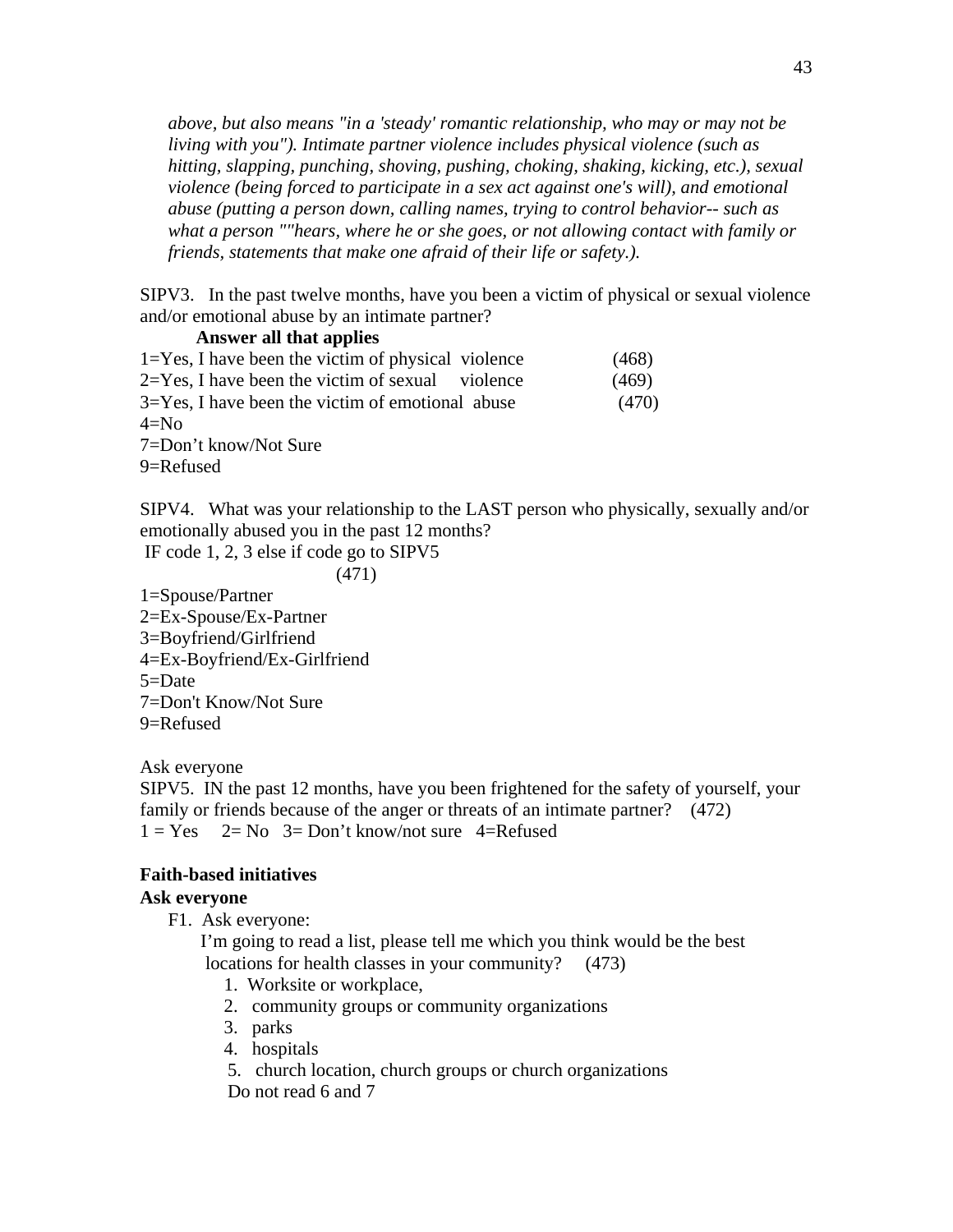- 6. Don't know
- 7. Refused

F2. Ask everyone:

 In the past year, have you attended any classes or support groups that teach you how to be healthier? (474)

1.Yes

2. no

Do not read 3 and 4

3. don't know

4. refused

F3. If F4 is 1 or yes ask: What type of class was that? Pick all that apply

| 1.                                                                    | weight loss or healthy eating                | (475)         |  |  |  |
|-----------------------------------------------------------------------|----------------------------------------------|---------------|--|--|--|
| 2.                                                                    | exercise                                     | (476)         |  |  |  |
| 3.                                                                    | smoking cessation                            | (477)         |  |  |  |
|                                                                       | 4. diabetes education                        | (478)         |  |  |  |
|                                                                       | 5. alcohol control/treatment                 | (479)         |  |  |  |
| 6.                                                                    | drug or substance abuse control/treatment    | (480)         |  |  |  |
|                                                                       | 7. mental health support                     | (481)         |  |  |  |
|                                                                       | 8. parenting classes                         | (482)         |  |  |  |
|                                                                       | Do not read 9 and 10                         |               |  |  |  |
|                                                                       | 9. don't know                                | (483)         |  |  |  |
|                                                                       | 10. refused                                  | $(484 - 485)$ |  |  |  |
| F4. At the present time, what is your religious preference? (486-487) |                                              |               |  |  |  |
|                                                                       | 1. Assembly of God                           |               |  |  |  |
|                                                                       | 2. Baptist                                   |               |  |  |  |
|                                                                       | 3. Buddhist                                  |               |  |  |  |
|                                                                       | 4. Calvary chapel                            |               |  |  |  |
|                                                                       | 5. Christian Church (Disciples of Christ)    |               |  |  |  |
|                                                                       | 6. Foursquare Gospel (Hope chapel, New Hope) |               |  |  |  |
|                                                                       | 7. Independent                               |               |  |  |  |
|                                                                       |                                              |               |  |  |  |

8. Jewish

- 9. Latter Day Saints = Mormon
- 10. Lutheran
- 11. Methodist
- 12. Muslim –Islamic
- 13. Non-denominational
- 14. Orthodox catholic (Eastern, Greek, Russian, Serbian, Ethiopian)
- 15. Pentecostal
- 16. Presbyterian
- 17. Roman catholic
- 18. Seventh Day Adventist
- 19. Shinto
- 20. United Church of Christ = Congregational